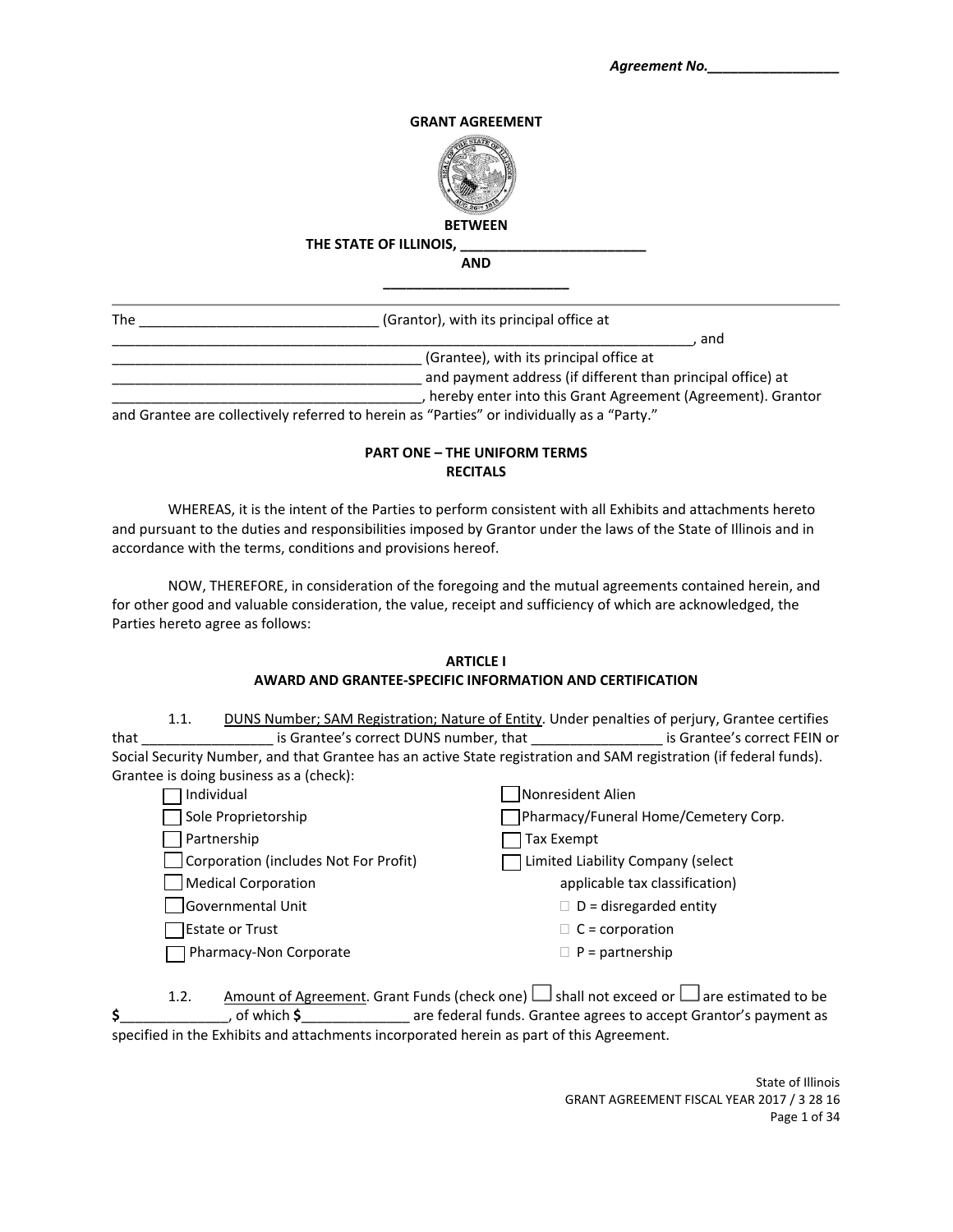| 1.3.          |                                                                            | Identification Numbers. If applicable, the Federal Award Identification Number (FAIN) is |  |
|---------------|----------------------------------------------------------------------------|------------------------------------------------------------------------------------------|--|
|               | the Federal awarding agency is                                             | and the Federal Award date is                                                            |  |
|               | . If applicable, the Catalog of Federal Domestic Assistance (CFDA) Name is |                                                                                          |  |
| and Number is |                                                                            | The Catalog of State Financial Assistance (CSFA) Number is                               |  |

1.4. Term. This Agreement shall be effective on \_\_\_\_\_\_\_\_\_\_\_\_\_ and shall expire on \_\_\_\_\_\_\_\_\_\_\_\_, unless terminated pursuant to this Agreement.

1.5. Certification. Grantee certifies under oath that (1) all representations made in this Agreement are true and correct and (2) all Grant Funds awarded pursuant to this Agreement shall be used only for the purpose(s) described herein. Grantee acknowledges that the Award is made solely upon this certification and that any false statements, misrepresentations, or material omissions shall be the basis for immediate termination of this Agreement and repayment of all Grant Funds.

1.6. Signatures. In witness whereof, the Parties hereto have caused this Agreement to be executed by their duly authorized representatives.

#### **[GRANTOR NAME] [GRANTEE NAME]**

| Signature of [Head of Grantor]                    | Signature of Authorized Representative |
|---------------------------------------------------|----------------------------------------|
|                                                   |                                        |
| Signature of Designee                             |                                        |
|                                                   |                                        |
|                                                   |                                        |
|                                                   |                                        |
| Designee                                          |                                        |
|                                                   |                                        |
| Signature of First Other Approver, if Applicable  |                                        |
|                                                   |                                        |
|                                                   |                                        |
|                                                   |                                        |
| Other Approver                                    |                                        |
|                                                   |                                        |
| Signature of Second Other Approver, if Applicable |                                        |
|                                                   |                                        |
|                                                   |                                        |
|                                                   |                                        |
| Second Other Approver                             |                                        |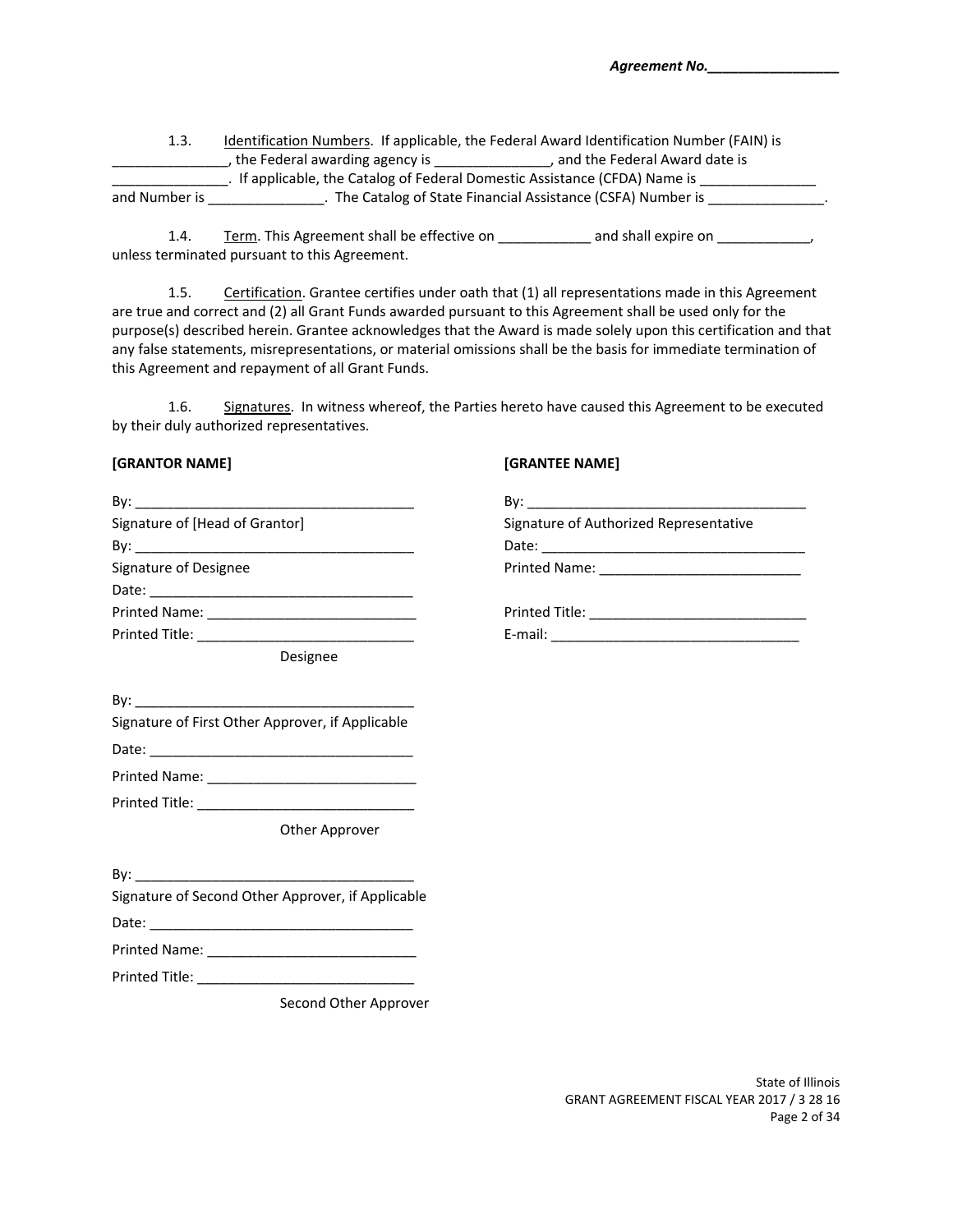#### **ARTICLE II REQUIRED REPRESENTATIONS**

2.1. Standing and Authority. Grantee warrants that:

(a) Grantee is duly organized, validly existing and in good standing under the laws of the State in which it was incorporated or organized.

(b) Grantee has the requisite power and authority to execute and deliver this Agreement and all documents to be executed by it in connection with this Agreement, to perform its obligations hereunder and to consummate the transactions contemplated hereby.

(c) If Grantee is organized under the laws of another jurisdiction, Grantee warrants that it is also duly qualified to do business in Illinois and is in good standing with the Illinois Secretary of State.

(d) The execution and delivery of this Agreement, and the other documents to be executed by Grantee in connection with this Agreement, and the performance by Grantee of its obligations hereunder have been duly authorized by all necessary entity action.

(e) This Agreement and all other documents related to this Agreement, including the Uniform Grant Application, the Exhibits and attachments to which Grantee is a party constitute the legal, valid and binding obligations of Grantee enforceable against Grantee in accordance with their respective terms.

2.2. Compliance with Internal Revenue Code. Grantee certifies that it does and will comply with all provisions of the Federal Internal Revenue Code (26 USC 1), the Illinois Revenue Act (35 ILCS 5), and all rules promulgated thereunder, including withholding provisions and timely deposits of employee taxes and unemployment insurance taxes.

2.3. Compliance with Federal Funding Accountability and Transparency Act of 2006. Grantee certifies that it does and will comply with the reporting requirements of the Federal Funding Accountability and Transparency Act of 2006 (P.L. 109‐282) (FFATA) with respect to Federal Awards greater than or equal to \$25,000. A FFATA sub‐award report must be filed by the end of the month following the month in which the award was made.

2.4. Compliance with Uniform Grant Rules (2 CFR Part 200). Grantee certifies that it shall adhere to the applicable Uniform Administrative Requirements, Cost Principles, and Audit Requirements, which are published in Title 2, Part 200 of the Code of Federal Regulations, and are incorporated herein by reference. *See* 44 Ill. Admin. Code 7000.30(b)(1)(A).

2.5. Compliance with Registration Requirements. Grantee and its sub-grantees shall: (i) be registered with the Federal SAM if seeking an Award that is partially or fully paid by Federal funds, and registered with the State equivalent of SAM; (ii) be in good standing with the Illinois Secretary of State; and (iii) have a valid DUNS number. It is Grantee's responsibility to remain current with these registrations and requirements. If Grantee's status with regard to any of these requirements change, or the certifications made in and information provided in the Uniform Grant Application changes, Grantee must notify the Grantor in accordance with ARTICLE XVIII.

> State of Illinois GRANT AGREEMENT FISCAL YEAR 2017 / 3 28 16 Page 3 of 34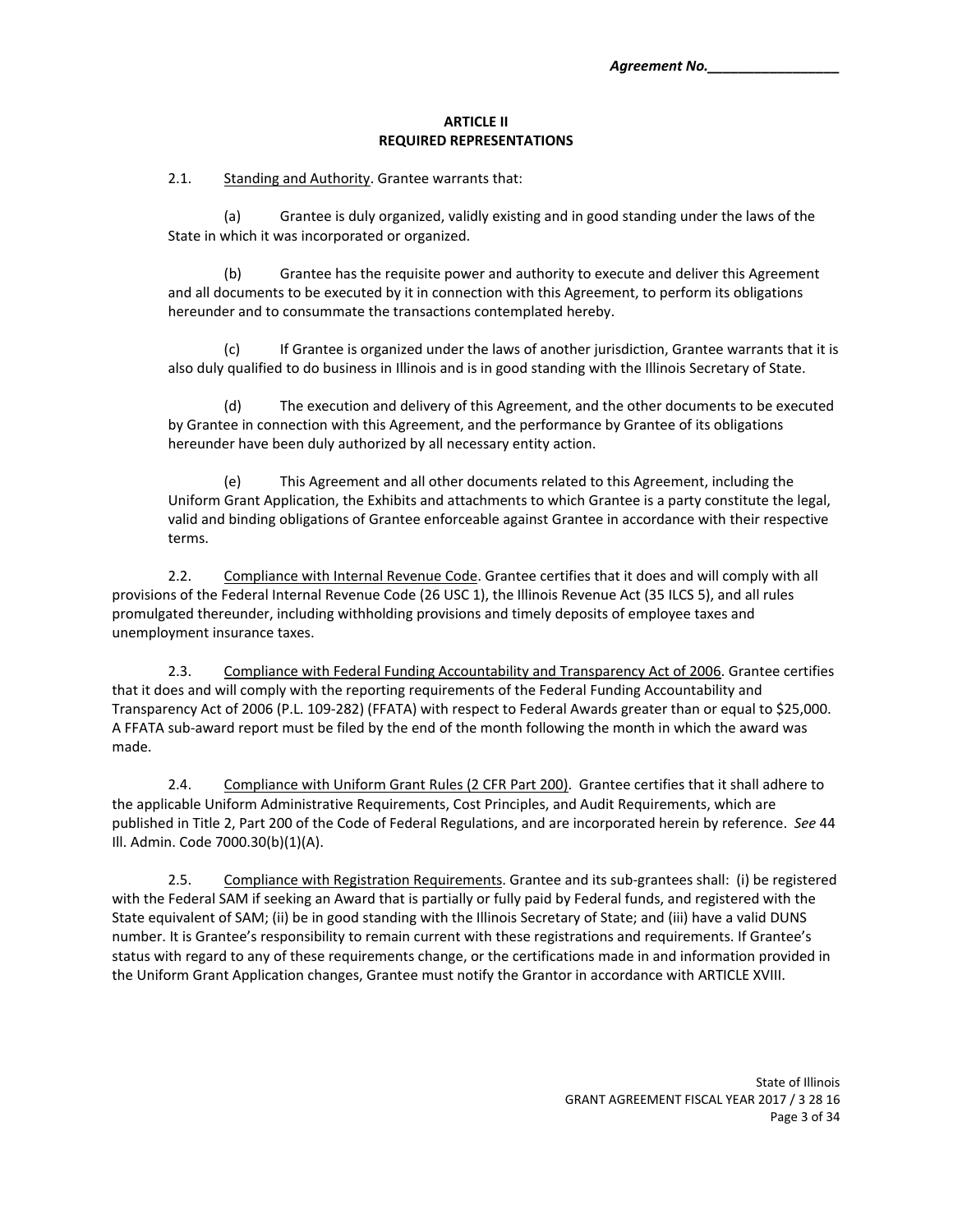#### **ARTICLE III DEFINITIONS**

3.1. Definitions. Capitalized words and phrases used in this Agreement have the following meanings:

"2 CFR Part 200" means the Uniform Administrative Requirements, Cost Principles, and Audit Requirements for Federal Awards published in Title 2, Part 200 of the Code of Federal Regulations.

"Agreement" or "Grant Agreement" has the same meaning as in 44 Ill. Admin. Code 7000.20.

"Allocable Costs" means costs allocable to a particular cost objective if the goods or services involved are chargeable or assignable to such cost objective in accordance with relative benefits received or other equitable relationship. Costs allocable to a specific Program may not be shifted to other Programs in order to meet deficiencies caused by overruns or other fund considerations, to avoid restrictions imposed by law or by the terms of this Agreement, or for other reasons of convenience.

"Allowable Costs" has the same meaning as in 44 Ill. Admin. Code 7000.20.

"Award" has the same meaning as in 44 Ill. Admin. Code 7000.20.

"Budget" has the same meaning as in 44 Ill. Admin. Code 7000.20.

"CFDA" or "Catalog of Federal Domestic Assistance" has the same meaning as in 44 Ill. Admin. Code 7000.20.

"Close‐out Report" means a report from the Grantee allowing the Grantor to determine whether all applicable administrative actions and required work have been completed, and therefore closeout actions can commence.

"Conflict of Interest" has the same meaning as in 44 Ill. Admin. Code 7000.20.

"Consolidated Financial Report" means a financial information presentation in which the assets, equity, liabilities, and operating accounts of an entity and its subsidiaries are combined (after eliminating all inter‐entity transactions) and shown as belonging to a single reporting entity.

"Cost Allocation Plan" has the same meaning as in 44 Ill. Admin. Code 7000.20.

"CSFA" or "Catalog of State Financial Assistance" has the same meaning as in 44 Ill. Admin. Code 7000.20.

"Direct Costs" has the same meaning as in 44 Ill. Admin. Code 7000.20.

"Disallowed Costs" has the same meaning as in 44 Ill. Admin. Code 7000.20.

"DUNS Number" means a unique nine digit identification number provided by Dun & Bradstreet for each physical location of Grantee's organization. Assignment of a DUNS Number is mandatory for all organizations seeking an Award from the State of Illinois.

"FAIN" means the Federal Award Identification Number.

State of Illinois GRANT AGREEMENT FISCAL YEAR 2017 / 3 28 16 Page 4 of 34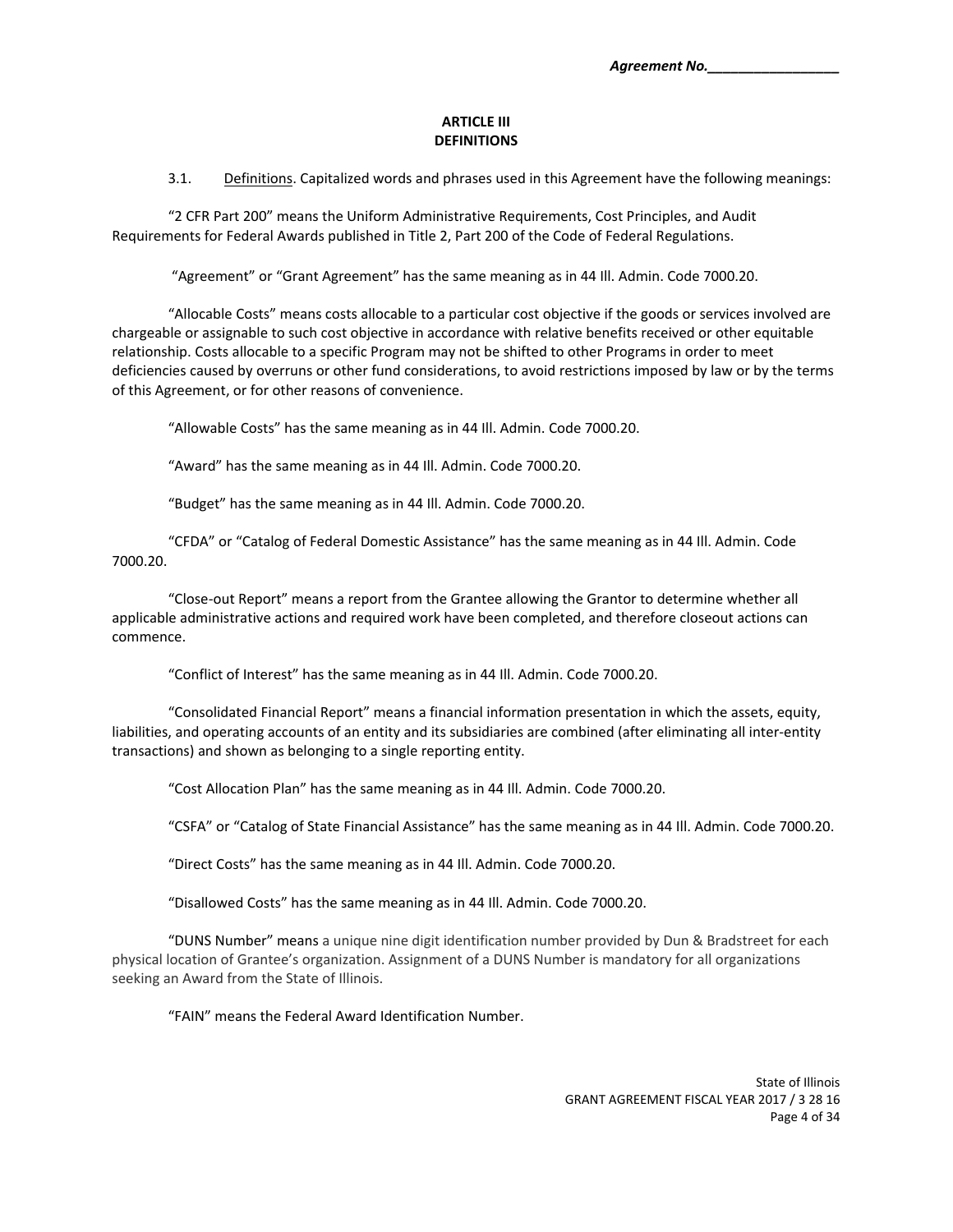"FFATA" or "Federal Funding Accountability and Transparency Act" has the same meaning as in 31 USC 6101; P.L. 110‐252.

"Fixed‐Rate" has the same meaning as in 44 Ill. Admin. Code 7000.20. "Fixed‐Rate" is in contrast to fee‐ for‐service, 44 Ill. Admin. Code 7000.20.

"GAAP" or "Generally Accepted Accounting Principles" has the same meaning as in 44 Ill. Admin. Code 7000.20.

"Grant Funds" has the same meaning as in 30 ILCS 705.

"Indirect Costs" has the same meaning as in 44 Ill. Admin. Code 7000.20.

"Indirect Cost Rate" means a device for determining in a reasonable manner the proportion of indirect costs each Program should bear. It is a ratio (expressed as a percentage) of the Indirect Costs to a Direct Cost base. If reimbursement of Indirect Costs is allowable under an Award, Grantor will not reimburse those Indirect Costs unless Grantee has established an Indirect Cost Rate covering the applicable activities and period of time, unless Indirect Costs are reimbursed at a fixed rate.

"Indirect Cost Rate Proposal" has the same meaning as in 44 Ill. Admin. Code 7000.20.

"Net Revenue" means an entity's total revenue less its operating expenses, interest paid, depreciation, and taxes. "Net Revenue" is synonymous with "Profit."

"Nonprofit Organization" has the same meaning as in 44 Ill. Admin. Code 7000.20.

"Notice of Award" has the same meaning as in 44 Ill. Admin. Code 7000.20.

"OMB" has the same meaning as in 44 Ill. Admin. Code 7000.20.

"Prior Approval" has the same meaning as in 44 Ill. Admin. Code 7000.20.

"Profit" means an entity's total revenue less its operating expenses, interest paid, depreciation, and taxes. "Profit" is synonymous with "Net Revenue."

"Program" means the services to be provided pursuant to this Agreement.

"Program Costs" means all Allowable Costs incurred by Grantee and the value of the contributions made by third parties in accomplishing the objectives of the Award during the Term of this Agreement.

"Program Income" has the same meaning as in 44 Ill. Admin. Code 7000.20.

"Related Parties" has the meaning set forth in Financial Accounting Standards Board (FASB) Accounting Standards Codification (ASC) 850‐10‐20.

"SAM" means the federal System for Award Management (SAM); which is the Federal repository into which an entity must provide information required for the conduct of business as a recipient. 2 CFR 25 Appendix A  $(1)(C)(1).$ 

> State of Illinois GRANT AGREEMENT FISCAL YEAR 2017 / 3 28 16 Page 5 of 34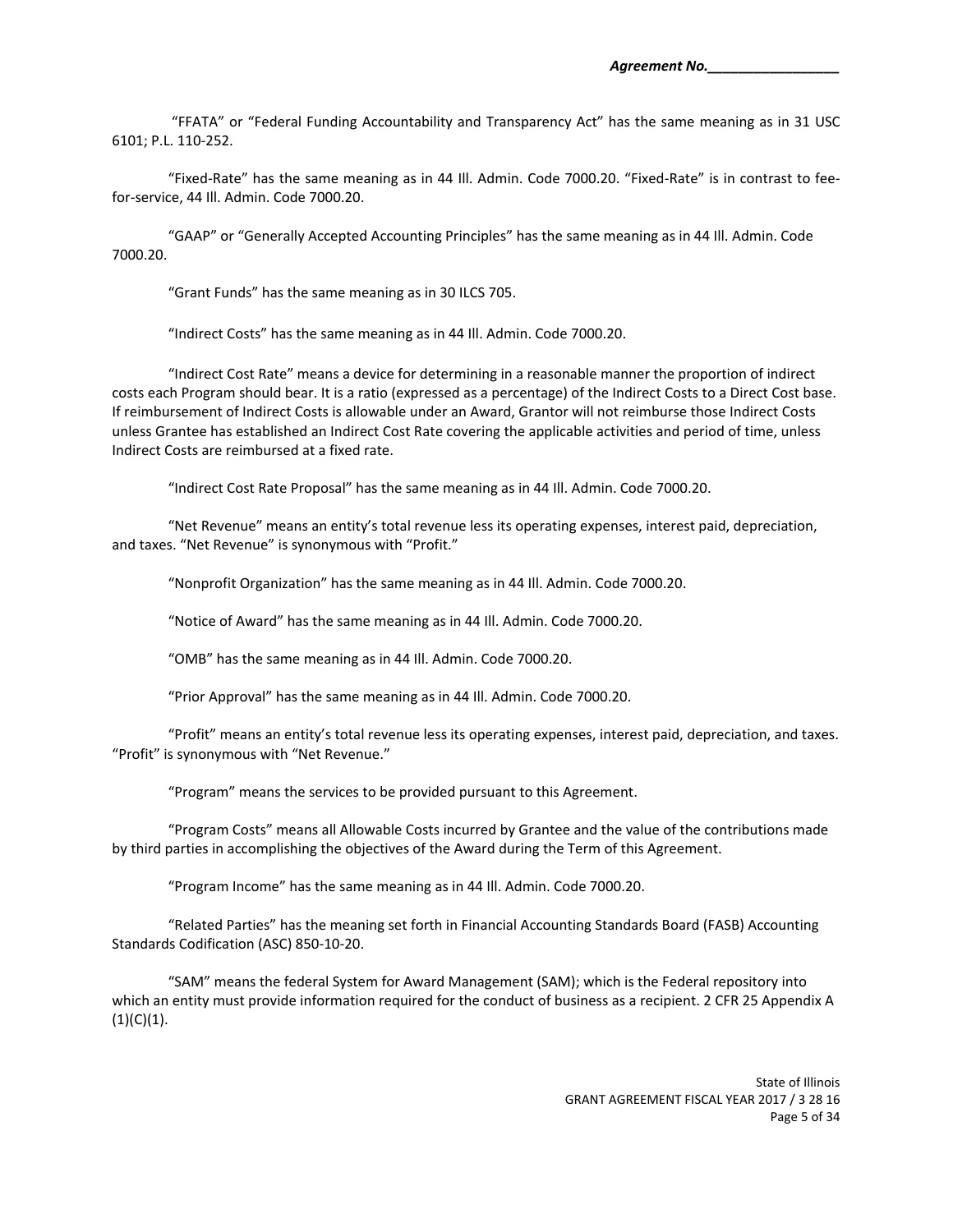"State" means the State of Illinois.

"Term" has the meaning set forth in Paragraph 1.4.

"Unallowable Costs" has the same meaning as in 44 Ill. Admin. Code 7000.20.

## **ARTICLE IV PAYMENT**

4.1. Availability of Appropriation; Sufficiency of Funds. This Agreement is contingent upon and subject to the availability of sufficient funds. Grantor may terminate or suspend this Agreement, in whole or in part, without penalty or further payment being required, if (i) sufficient funds for this Agreement have not been appropriated or otherwise made available to the Grantor by the State or the Federal funding source, (ii) the Governor or Grantor reserves funds, or (iii) the Governor or Grantor determines that funds will not or may not be available for payment. Grantor shall provide notice, in writing, to Grantee of any such funding failure and its election to terminate or suspend this Agreement as soon as practicable. Any suspension or termination pursuant to this Section will be effective upon the date of the written notice unless otherwise indicated.

4.2. Illinois Grant Funds Recovery Act. Any Grant Funds remaining at the end of the Agreement period which are not expended or legally obligated by Grantee shall be returned to Grantor within forty-five (45) days after the expiration of this Agreement in accordance with the Grant Funds Recovery Act (30 ILCS 705/1 *et seq*.). In the event of a conflict between the Grant Funds Recovery Act and the Grant Accountability and Transparency Act, the provisions of the Grant Accountability and Transparency Act shall control. 30 ILCS 708/80.

4.3. Cash Management Improvement Act of 1990. Unless notified otherwise in **PART TWO** or **PART THREE**, Federal funds received under this Agreement shall be managed in accordance with the Cash Management Improvement Act of 1990 (31 USC 6501 *et seq.*) and any other applicable Federal laws or regulations.

4.4. Payments to Third Parties. Grantee agrees to hold harmless Grantor when Grantor acts in good faith to redirect all or a portion of any Grantee payment to a third party. Grantor will be deemed to have acted in good faith if it is in possession of information that indicates Grantee authorized Grantor to intercept or redirect payments to a third party or when so ordered by a court of competent jurisdiction.

4.5. Modifications to Estimated Amount. If the Agreement amount is established on an estimated basis, then it may be increased by mutual agreement at any time during the Term. Grantor may decrease the estimated amount of this Agreement at any time during the Term if (i) Grantor believes Grantee will not use the funds during the Term, (ii) Grantor believes Grantee has used funds in a manner that was not authorized by this Agreement, (iii) sufficient funds for this Agreement have not been appropriated or otherwise made available to the Grantor by the State or the Federal funding source, (iv) the Governor or Grantor reserves funds, or (v) the Governor or Grantor determines that funds will or may not be available for payment. Grantee will be notified, in writing, of any adjustment of the estimated amount of this Agreement. In the event of such reduction, services provided by Grantee under **Exhibit A** may be reduced accordingly. Grantee shall be paid for work satisfactorily performed prior to the date of the notice regarding adjustment. 2 CFR 200.308.

4.6. Interest.

 (a) All interest earned on Grant Funds held by a Grantee shall become part of the Grant Funds when earned and be treated accordingly for all purposes, unless otherwise provided in **PART TWO**

> State of Illinois GRANT AGREEMENT FISCAL YEAR 2017 / 3 28 16 Page 6 of 34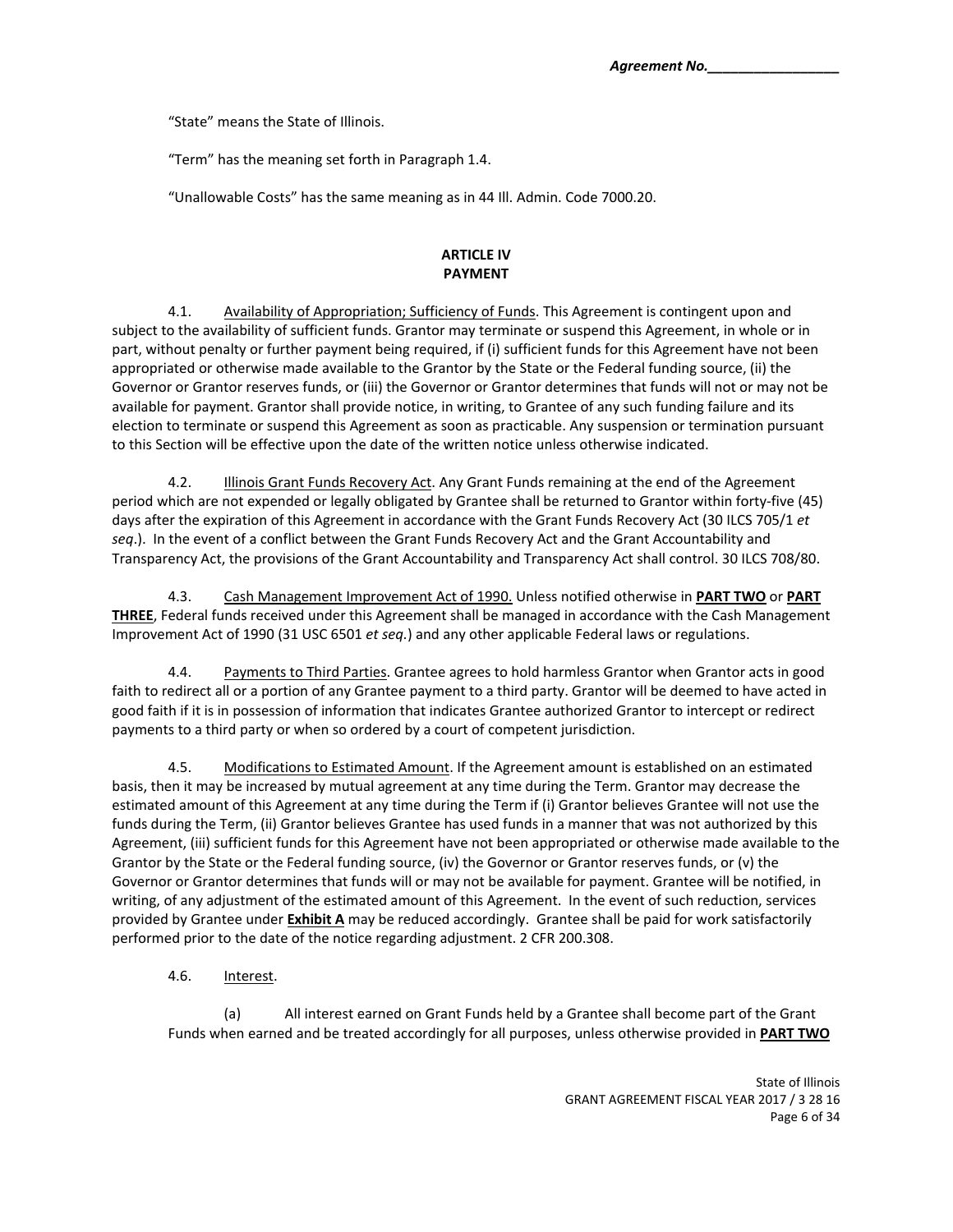or **PART THREE**. 30 ILCS 705/10.

Grant Funds shall be placed in an insured account, whenever possible, that bears interest, unless exempted under 2 CFR Part 200.305(b)(8). All interest earned shall be considered Grant Funds and are subject to the same restrictions, unless there is an applicable Federal program rule that takes precedence.

(c) A Grantee who is required to reimburse Grant Funds pursuant to an action brought under the Grant Funds Recovery Act, and who enters into a deferred payment plan for the purpose of satisfying a past due debt, shall be required to pay interest on such debt as required by Section 10.2 of the Illinois State Collection Act of 1986, 30 ILCS 210; *See also* 30 ILCS 705/10.

4.7. Timely Billing Required. Grantee must submit any payment request to Grantor within thirty (30) days of the end of the quarter, unless another billing schedule is specified in **PART TWO** or **PART THREE**. Failure to submit such payment request timely will render the amounts billed an unallowable cost which Grantor cannot reimburse. In the event that Grantee is unable, for good cause, to submit its payment request timely, Grantee shall timely notify Grantor and may request an extension of time to submit the payment request. Grantor's approval of Grantee's request for an extension shall not be unreasonably withheld.

4.8. Certification. Pursuant to 2 CFR 200.415, each invoice and report submitted by Grantee must contain the following certification by an official authorized to legally bind the Grantee:

> By signing this report [or payment request], I certify to the best of my knowledge and belief that the report [or payment request] is true, complete, and accurate, and the expenditures, disbursements and cash receipts are for the purposes and objectives set forth in the terms and conditions of the Federal or State award. I am aware that any false, fictitious, or fraudulent information, or the omission of any material fact, may subject me to criminal, civil or administrative penalties for fraud, false statements, false claims or otherwise. (U.S. Code Title 18, Section 1001 and Title 31, Sections 3729‐3730 and 3801‐3812).

### **ARTICLE V SCOPE OF GRANT ACTIVITIES/PURPOSE OF GRANT**

5.1. Scope of Grant Activities/Purpose of Grant. Grantee will conduct the Grant Activities or provide the services as described in the Exhibits and attachments, including **Exhibit A** (Project Description) and **Exhibit B** (Deliverables), incorporated herein and in accordance with all terms and conditions set forth herein and all applicable administrative rules. In addition, the State's Notice of Award is incorporated herein as an attachment. All Grantor‐specific provisions and programmatic reporting required under this Agreement are described in **PART TWO** (The Grantor-Specific Terms). All Project-specific provisions and reporting required under this Agreement are described in **PART THREE**.

5.2. Scope Revisions. Grantee shall obtain Prior Approval from Grantor whenever a Scope revision is necessary for one or more of the reasons enumerated in 2 CFR 200.308. All requests for Scope revisions that require Grantor approval shall be signed by Grantee's authorized representative and submitted to Grantor for approval. Expenditure of funds under a requested revision is prohibited and will not be reimbursed if expended before Grantor gives written approval. *See* 2 CFR 200.308.

> State of Illinois GRANT AGREEMENT FISCAL YEAR 2017 / 3 28 16 Page 7 of 34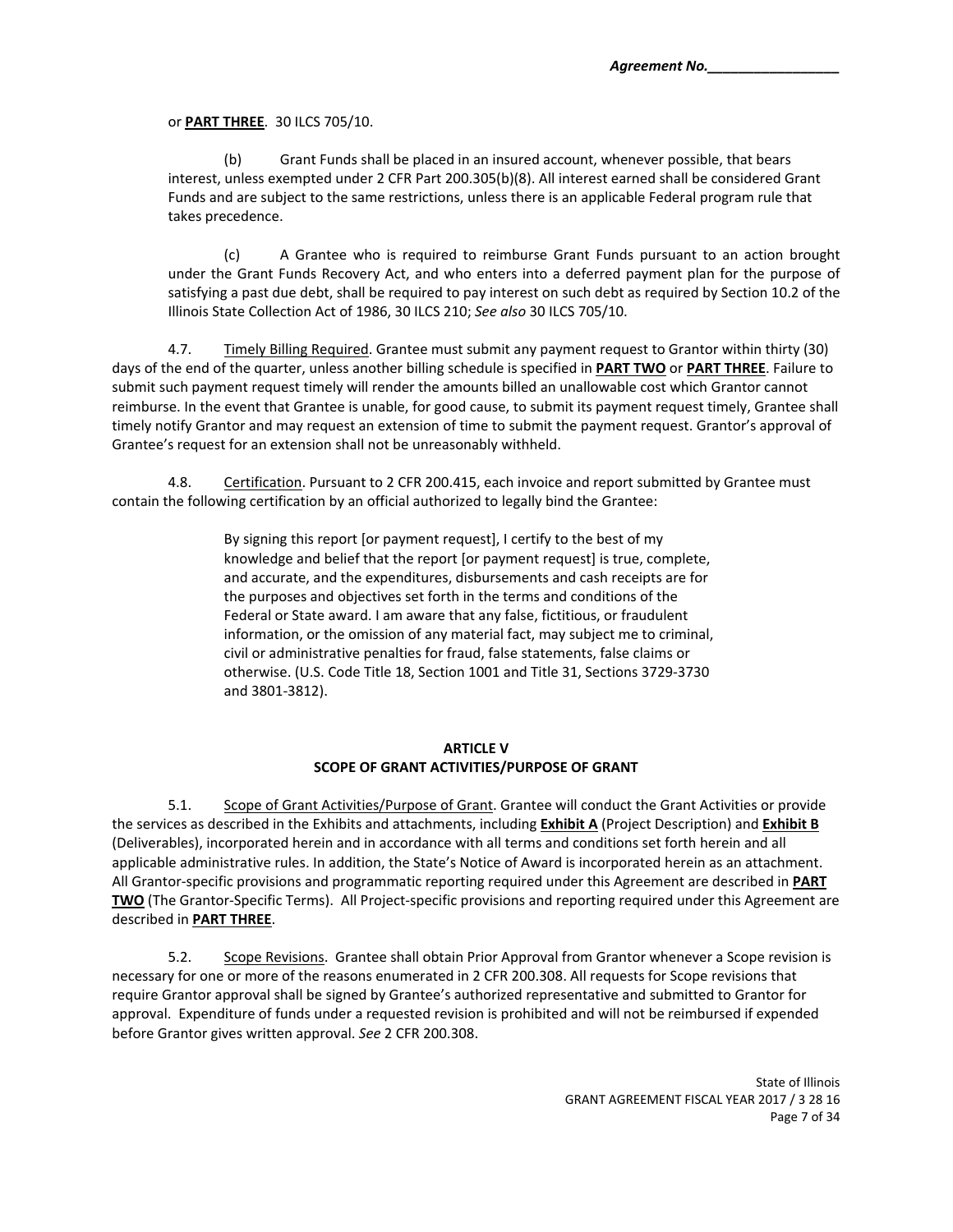5.3. Specific Conditions. If applicable, specific conditions required after a risk assessment will be included in **Exhibit H**. Grantee shall adhere to the specific conditions listed therein.

## **ARTICLE VI BUDGET**

6.1. Budget. The Budget is a schedule of anticipated grant expenditures that is approved by Grantor for carrying out the purposes of the Award. When Grantee or third parties support a portion of expenses associated with the Award, the Budget includes the non‐Federal as well as the Federal share (and State share if applicable) of grant expenses. The Budget submitted by Grantee at application will be final and is incorporated herein as an attachment. However, a revised Budget is incorporated if submitted to Grantor and thereafter approved.

6.2. Budget Revisions. Grantee shall obtain Prior Approval from Grantor whenever a Budget revision is necessary for one or more of the reasons enumerated in 2 CFR 200.308. All requests for Budget revisions that require Grantor approval shall be signed by Grantee's authorized representative and submitted to Grantor for approval. Expenditure of funds under a requested revision is prohibited and will not be reimbursed if expended before Grantor gives written approval. 2 CFR 200.308.

6.3. Discretionary Line Item Transfers. Unless prohibited from doing so in 2 CFR 200.308, transfers between approved line items may be made without Grantor's approval only if the total amount transferred does not exceed the allowable variance of the greater of either (i) ten percent (10%) of the Budget line item or (ii) one thousand dollars (\$1,000) of the Budget line item. Discretionary line item transfers may not result in an increase to the Budget.

6.4. Non-discretionary Line Item Transfers. Total line item transfers exceeding the allowable variance of the greater of either (i) ten percent (10%) of the Budget line item or (ii) one thousand dollars (\$1,000) of the Budget line item require Grantor approval as set forth in Paragraph 6.2.

6.5. Notification. Within thirty (30) calendar days from the date of receipt of the request for Budget revisions, Grantor will review the request and notify Grantee whether the Budget revision has been approved, denied, or the date upon which a decision will be reached.

### **ARTICLE VII ALLOWABLE COSTS**

7.1. Allowability of Costs; Cost Allocation Methods. The allowability of costs and cost allocation methods for work performed under this Agreement shall be determined in accordance with 2 CFR 200 Subpart E and Appendices III, IV, and V.

- 7.2. Indirect Cost Rate Submission.
	- (a) This Paragraph 7.2 applies only to:
		- (i) A Grantee who charges, or expects to charge, any Indirect Costs; and
		- (ii) A Grantee who is allowed to charge Indirect Costs under federal or state

State of Illinois GRANT AGREEMENT FISCAL YEAR 2017 / 3 28 16 Page 8 of 34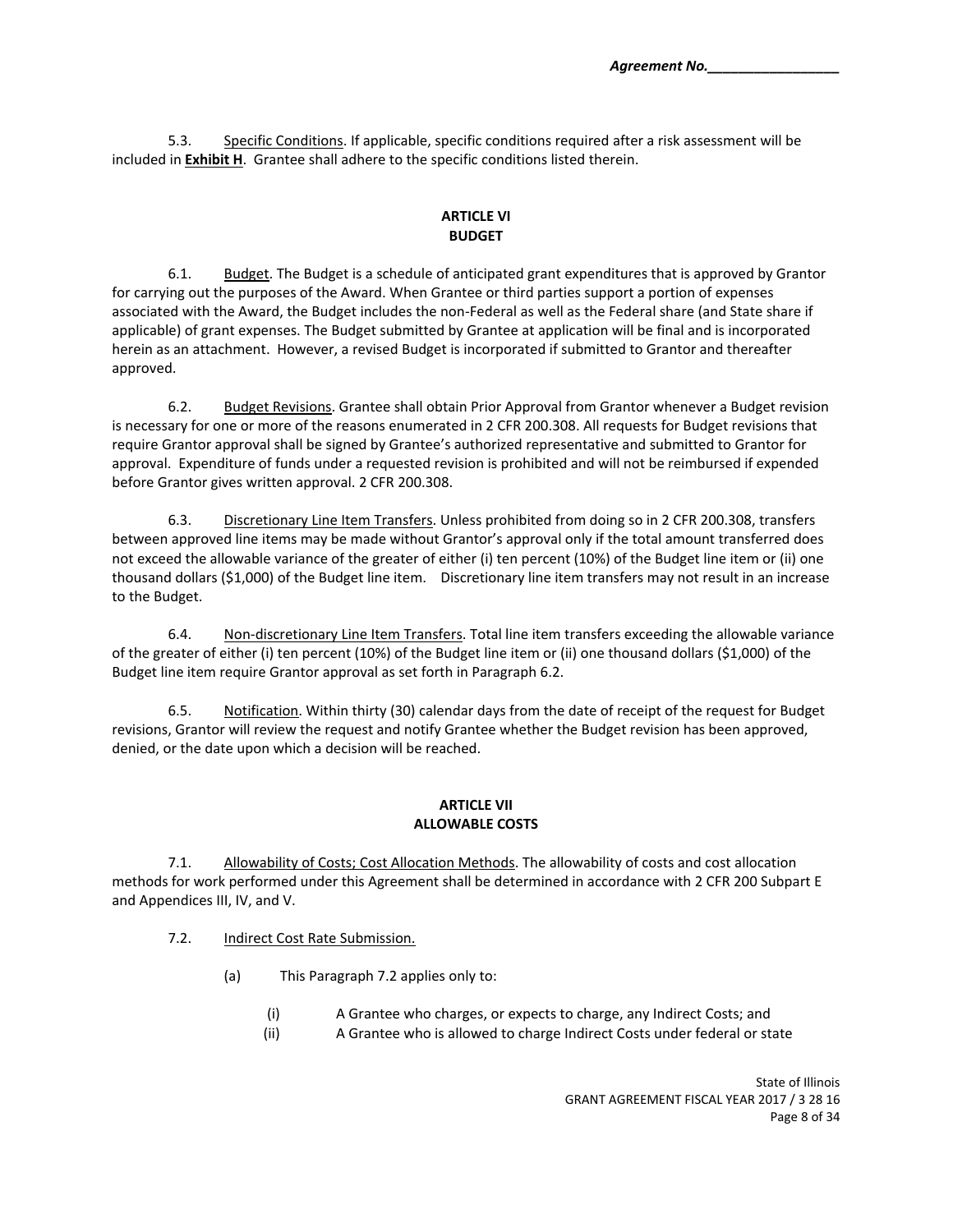statutes, state administrative rules, and agency or program rules, regulations and policies.

(b) A Grantee must submit an Indirect Cost Rate Proposal in accordance with federal regulations for approval no later than three months after the effective date of the Award, in a format prescribed by Grantor.

(c) A Grantee who has a current, applicable rate negotiated by a cognizant Federal agency shall provide to Grantor a copy of its Indirect Cost Rate acceptance letter from the Federal government. Grantor will accept that Indirect Cost Rate, up to any statutory, rule‐based or programmatic limit.

7.3. Transfer of Costs. Cost transfers between Grants, whether as a means to compensate for cost overruns or for other reasons, are unallowable. *See* 2 CFR 200.451.

7.4. Higher Education Cost Principles. The Federal cost principles that apply to public and private institutions of higher education are set forth in 2 CFR Part 200 Subpart E and Appendix III.

7.5. Nonprofit Organizations Cost Principles. The Federal cost principles that apply to Nonprofit Organizations that are not institutions of higher education are set forth in 2 CFR Part 200 Subpart E, unless exempt under 2 CFR 200 Appendix VIII.

7.6. Government Cost Principles. The Federal cost principles that apply to State, local and Federally‐ recognized Indian tribal governments are set forth in 2 CFR Part 200 Subpart E, Appendix V, and Appendix VII.

7.7. Commercial Organization Cost Principles. The Federal cost principles and procedures for cost analysis and the determination, negotiation and allowance of costs that apply to commercial organizations are set forth in 48 CFR Part 31.

7.8. **Financial Management Standards**. The financial management systems of Grantee must meet the following standards:

(a) **Accounting System**. Grantee organizations must have an accounting system that provides accurate, current, and complete disclosure of all financial transactions related to each State‐ and Federally‐funded Program. Accounting records must contain information pertaining to State and Federal pass‐through awards, authorizations, obligations, unobligated balances, assets, outlays, and income. These records must be maintained on a current basis and balanced at least quarterly. Cash contributions to the Program from third parties must be accounted for in the general ledger with other Grant Funds. Third party in‐kind (non‐cash) contributions are not required to be recorded in the general ledger, but must be under accounting control, possibly through the use of a memorandum ledger. *See* 2 CFR 200.302.

(b) **Source Documentation**. Accounting records must be supported by such source documentation as canceled checks, bank statements, invoices, paid bills, donor letters, time and attendance records, activity reports, travel reports, contractual and consultant agreements, and subaward documentation. All supporting documentation should be clearly identified with the Award and general ledger accounts which are to be charged or credited.

(i) The documentation standards for salary charges to grants are prescribed by 2 CFR 200.430, and in the cost principles applicable to the entity's organization (Paragraphs 7.4 through 7.7).

> State of Illinois GRANT AGREEMENT FISCAL YEAR 2017 / 3 28 16 Page 9 of 34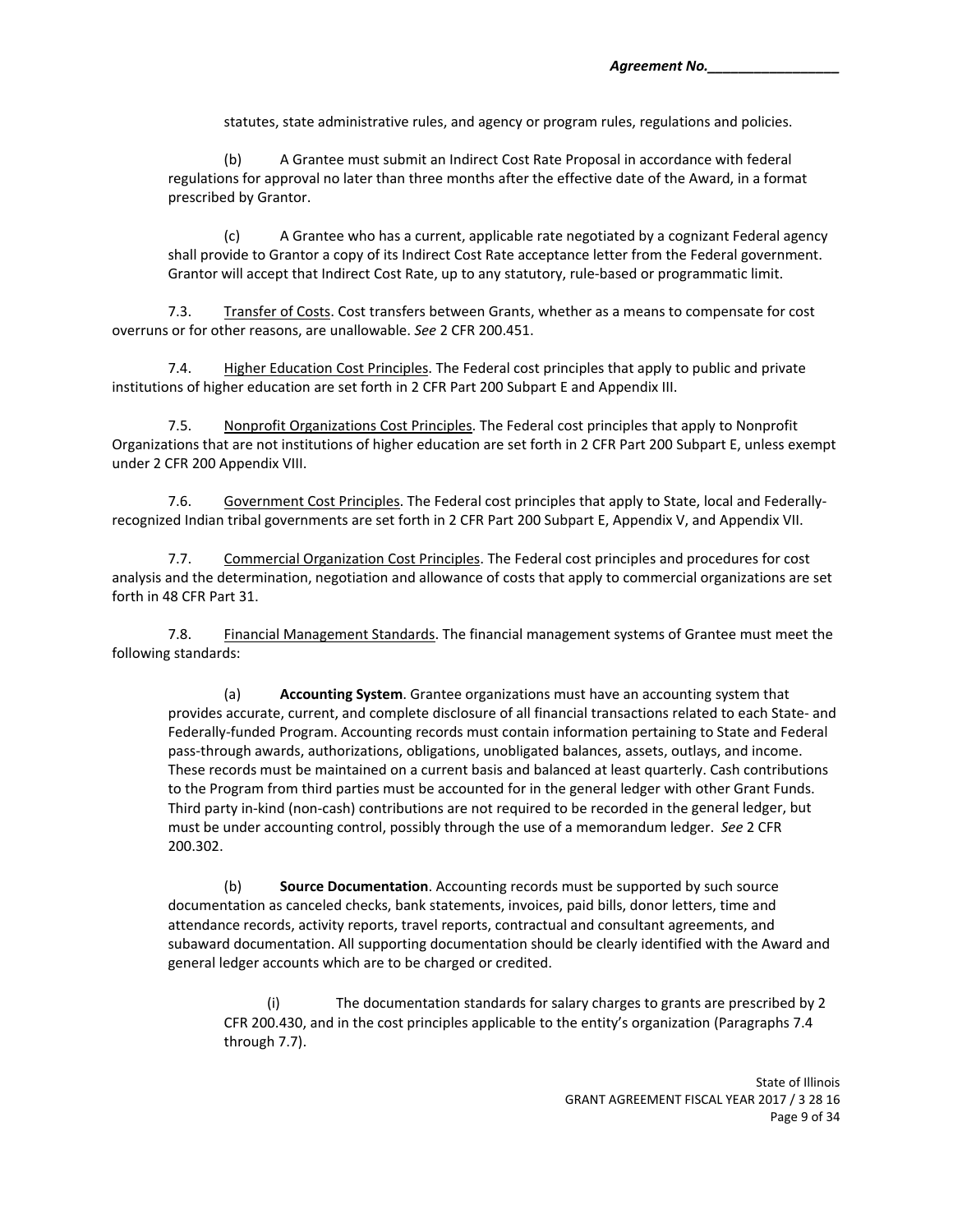(ii) If records do not meet the standards in 2 CFR 200.430, then Grantor may notify Grantee in **PART TWO**, **PART THREE** or **Exhibit H** of the requirement to submit Personnel activity reports. *See* 2 CFR 200.430(i)(8). Personnel activity reports shall account on an after‐the‐fact basis for one hundred percent (100%) of the employee's actual time, separately indicating the time spent on the grant, other grants or projects, vacation or sick leave, and administrative time, if applicable. The reports must be signed by the employee, approved by the appropriate official, and coincide with a pay period. These time records should be used to record the distribution of salary costs to the appropriate accounts no less frequently than quarterly.

(iii) Formal agreements with independent contractors, such as consultants, must include a description of the services to be performed, the period of performance, the fee and method of payment, an itemization of travel and other costs which are chargeable to the agreement, and the signatures of both the contractor and an appropriate official of Grantee.

(iv) If third party in‐kind (non‐cash) contributions are used for Grant purposes, the valuation of these contributions must be supported with adequate documentation.

(c) **Internal Control**. Effective control and accountability must be maintained for all cash, real and personal property, and other assets. Grantee must adequately safeguard all such property and must provide assurance that it is used solely for authorized purposes. Grantee must also have systems in place that provide reasonable assurance that the information is accurate, allowable, and compliant with the terms and conditions of this Agreement.

(d) **Budget Control**. Records of expenditures must be maintained for each Award by the cost categories of the approved Budget (including indirect costs that are charged to the Award), and actual expenditures are to be compared with Budgeted amounts at least quarterly.

(e) **Cash Management**. Requests for advance payment shall be limited to Grantee's immediate cash needs. Grantee must have written procedures to minimize the time elapsing between the receipt and the disbursement of Grant Funds to avoid having excess funds on hand. 2 CFR 200.305.

7.9. Federal Requirements. All Grants, whether funded in whole or in part with either Federal or State funds, are subject to Federal requirements and regulations, including but not limited to 2 CFR Part 200, 44 Ill. Admin. Code 7000.30(b) and the Financial Management Standards in Paragraph 7.87.9.

7.10. Profits. It is not permitted for any person or entity to earn a Profit from an Award. *See, e.g.*, 2 CFR 200.400(g); *see also* 30 ILCS 708/60(a)(7).

7.11. Management of Program Income. Grantee is encouraged to earn income to defray program costs where appropriate, subject to 2 CFR 200.307.

#### **ARTICLE VIII REQUIRED CERTIFICATIONS**

8.1. Certifications. Grantee, its officers, and directors shall be responsible for compliance with the enumerated certifications to the extent that the certifications apply to Grantee.

(a) **Bribery.** Grantee certifies that it has not been convicted of bribery or attempting to bribe an officer or employee of the State of Illinois, nor made an admission of guilt of such conduct which is a matter of record (30 ILCS 500/50‐5).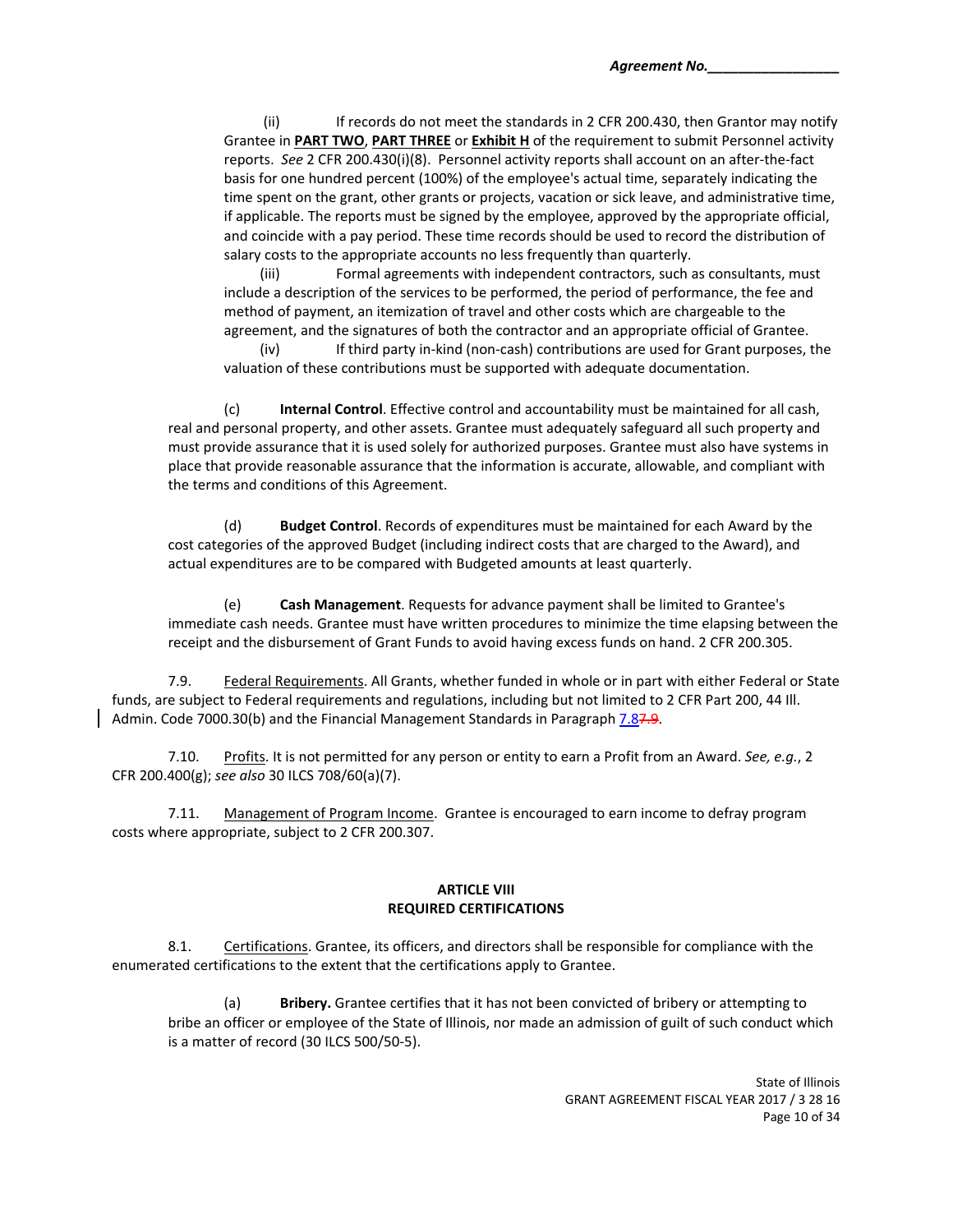(b) **Bid Rigging.** Grantee certifies that it has not been barred from contracting with a unit of State or local government as a result of a violation of Paragraph 33E‐3 or 33E‐4 of the Criminal Code of 1961 (720 ILCS 5/33E‐3 or 720 ILCS 5/33E‐4, respectively).

(c) **Debt to State.** Grantee certifies that neither it, nor its affiliate(s), is/are barred from receiving an Award because Grantee, or its affiliate(s), is/are delinquent in the payment of any debt to the State, unless Grantee, or its affiliate(s), has/have entered into a deferred payment plan to pay off the debt, and Grantee acknowledges Grantor may declare the Agreement void if the certification is false (30 ILCS 500/50‐11).

(d) **Educational Loan.** Grantee certifies that it is not barred from receiving State agreements as a result of default on an educational loan (5 ILCS 385/1 *et seq.*).

(e) **International Boycott.** Grantee certifies that neither it nor any substantially owned affiliated company is participating or shall participate in an international boycott in violation of the provision of the U.S. Export Administration Act of 1979 (50 USC Appendix 2401 *et seq.* or the regulations of the U.S. Department of Commerce promulgated under that Act (15 CFR Parts 730 through 774).

(f) **Dues and Fees.** Grantee certifies that it is not prohibited from receiving an Award because it pays dues or fees on behalf of its employees or agents, or subsidizes or otherwise reimburses them for payment of their dues or fees to any club which unlawfully discriminates (775 ILCS 25/1 *et seq.*).

(g) **Pro‐Children Act.** Grantee certifies that it is in compliance with the Pro‐Children Act of 2001 in that it prohibits smoking in any portion of its facility used for the provision of health, day care, early childhood development services, education or library services to children under the age of eighteen (18), which services are supported by Federal or State government assistance (except such portions of the facilities which are used for inpatient substance abuse treatment) (20 USC 7181-7184).

 (h) **Drug‐Free Work Place.** If Grantee is not an individual, Grantee certifies it will provide a drug free workplace pursuant to the Drug Free Workplace Act. 30 ILCS 580/3. If Grantee is an individual and this Agreement is valued at more than \$5,000, Grantee certifies it shall not engage in the unlawful manufacture, distribution, dispensation, possession, or use of a controlled substance during the performance of the Agreement. 30 ILCS 580/4. Grantee further certifies that it is in compliance with the government‐wide requirements for a drug‐free workplace as set forth in 41 USC 8102.

(i) **Motor Voter Law.** Grantee certifies that it is in full compliance with the terms and provisions of the National Voter Registration Act of 1993 (52 USC 20501 *et seq.*).

(j) **Clean Air Act and Clean Water Act.** Grantee certifies that it is in compliance with all applicable standards, order or regulations issued pursuant to the Clean Air Act (42 USC §7401 *et seq.*) and the Federal Water Pollution Control Act, as amended (33 USC §1251 *et seq.*).

(k) **Debarment.** Grantee certifies that it is not debarred, suspended, proposed for debarment, declared ineligible, or voluntarily excluded from participation in this Agreement by any Federal department or agency (45 CFR Part 76), or by the State (*See* 30 ILCS 708/25(6)(G)).

(l) **Non‐procurement Debarment and Suspension.** Grantee certifies that it is in compliance with Subpart C of 2 CFR Part 180 as supplemented by 2 CFR Part 376, Subpart C.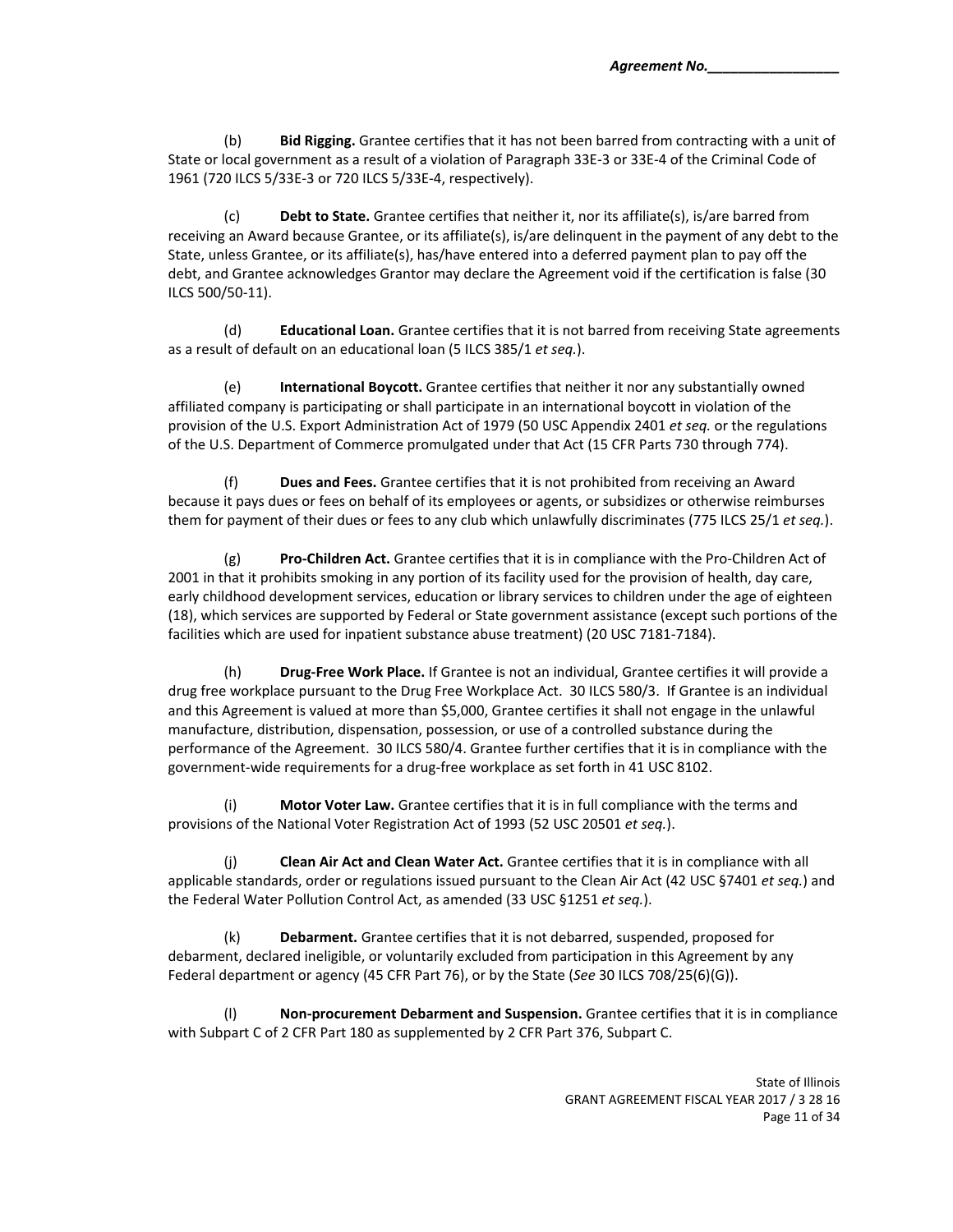(m) **Grant for the Construction of Fixed Works.** Grantee certifies that all Programs for the construction of fixed works which are financed in whole or in part with funds provided by this Agreement shall be subject to the Prevailing Wage Act (820 ILCS 130/0.01 *et seq.*) unless the provisions of that Act exempt its application. In the construction of the Program, Grantee shall comply with the requirements of the Prevailing Wage Act including, but not limited to, inserting into all contracts for such construction a stipulation to the effect that not less than the prevailing rate of wages as applicable to the Program shall be paid to all laborers, workers, and mechanics performing work under the Award and requiring all bonds of contractors to include a provision as will guarantee the faithful performance of such prevailing wage clause as provided by contract.

(n) **Health Insurance Portability and Accountability Act.** Grantee certifies that it is in compliance with the Health Insurance Portability and Accountability Act of 1996 (HIPAA), Public Law No. 104‐191, 45 CFR Parts 160, 162 and 164, and the Social Security Act, 42 USC 1320d‐2 through 1320d‐7, in that it may not use or disclose protected health information other than as permitted or required by law and agrees to use appropriate safeguards to prevent use or disclosure of the protected health information. Grantee shall maintain, for a minimum of six (6) years, all protected health information.

(o) **Criminal Convictions.** Grantee certifies that neither it nor any officer, director, partner or other managerial agent of Grantee has been convicted of a felony under the Sarbanes‐Oxley Act of 2002, nor a Class 3 or Class 2 felony under Illinois Securities Law of 1953, or that at least five (5) years have passed since the date of the conviction. Grantee further certifies that it is not barred from receiving an Award under 30 ILCS 500/50‐10.5, and acknowledges that Grantor shall declare the Agreement void if this certification is false (30 ILCS 500/50‐10.5).

 (p) **Forced Labor Act.** Grantee certifies that it complies with the State Prohibition of Goods from Forced Labor Act, and certifies that no foreign-made equipment, materials, or supplies furnished to the State under this Agreement have been or will be produced in whole or in part by forced labor, convict labor, or indentured labor under penal sanction (30 ILCS 583).

(q) **Illinois Use Tax.** Grantee certifies in accordance with 30 ILCS 500/50‐12 that it is not barred from receiving an Award under this Paragraph. Grantee acknowledges that this Agreement may be declared void if this certification is false.

(r) **Environmental Protection Act Violations.** Grantee certifies in accordance with 30 ILCS 500/50-14 that it is not barred from receiving an Award under this Paragraph. Grantee acknowledges that this Agreement may be declared void if this certification is false.

(s) **Goods from Child Labor Act.** Grantee certifies that no foreign‐made equipment, materials, or supplies furnished to the State under this Agreement have been produced in whole or in part by the labor of any child under the age of twelve (12) (30 ILCS 584).

(t) **Federal Funding Accountability and Transparency Act of 2006.** Grantee certifies that it is in compliance with the terms and requirements of 31 USC 6101.

# **ARTICLE IX CRIMINAL DISCLOSURE**

State of Illinois GRANT AGREEMENT FISCAL YEAR 2017 / 3 28 16 Page 12 of 34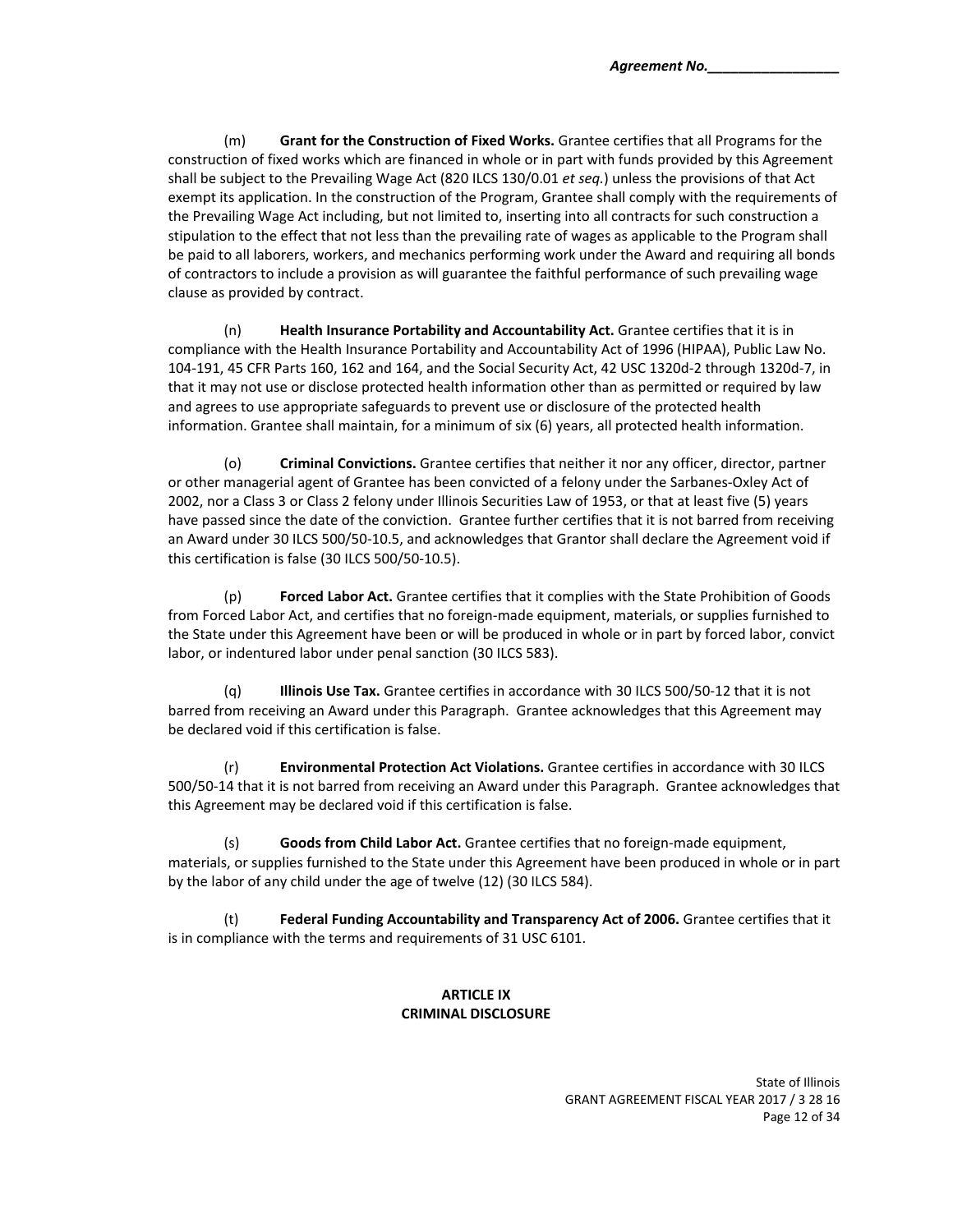9.1. Mandatory Criminal Disclosures. Grantee shall continue to disclose to Grantor all violations of criminal law involving fraud, bribery or gratuity violations potentially affecting this Award. *See* 30 ILCS 708/40. Additionally, if Grantee receives over \$10 million in total Grant Funds, funded by either State or Federal funds, during the period of this Award, Grantee must maintain the currency of information reported to SAM regarding civil, criminal or administrative proceedings as required by 2 CFR 200.113 and Appendix II of 2 CFR Part 200, and 30 ILCS 708/40.

#### **ARTICLE X UNLAWFUL DISCRIMINATION**

10.1. Compliance with Nondiscrimination Laws. Grantee, its employees and subcontractors under subcontract made pursuant to this Agreement, shall comply with all applicable provisions of State and Federal laws and regulations pertaining to nondiscrimination, sexual harassment and equal employment opportunity including, but not limited to, the following laws and regulations and all subsequent amendments thereto:

(a) The Illinois Human Rights Act (775 ILCS 5/1‐101 *et seq.*), including, without limitation, 44 Ill. Admin. Code Part 750, which is incorporated herein;

(b) The Public Works Employment Discrimination Act (775 ILCS 10/1 *et seq.*);

(c) The United States Civil Rights Act of 1964 (as amended) (42 USC 2000a‐ and 2000h‐6). (*See also* guidelines to Federal Financial Assistance Recipients Regarding Title VI Prohibition Against National Origin Discrimination Affecting Limited English Proficient Persons [Federal Register: February 18, 2002 (Volume 67, Number 13, Pages 2671‐2685)]);

- (d) Section 504 of the Rehabilitation Act of 1973 (29 USC 794);
- (e) The Americans with Disabilities Act of 1990 (42 USC 12101 *et seq.*); and
- (f) The Age Discrimination Act (42 USC 6101 *et seq.*).

# **ARTICLE XI LOBBYING**

11.1. Improper Influence. Grantee certifies that no Grant Funds have been paid or will be paid by or on behalf of Grantee to any person for influencing or attempting to influence an officer or employee of any government agency, a member of Congress or Illinois General Assembly, an officer or employee of Congress or Illinois General Assembly, or an employee of a member of Congress or Illinois General Assembly in connection with the awarding of any agreement, the making of any grant, the making of any loan, the entering into of any cooperative agreement, or the extension, continuation, renewal, amendment or modification of any agreement, grant, loan or cooperative agreement. 31 USC 1352. Additionally, Grantee certifies that it has filed the required certification under the Byrd Anti‐Lobbying Amendment (31 USC 1352), if applicable.

11.2. Federal Form LLL. If any funds, other than Federally-appropriated funds, were paid or will be paid to any person for influencing or attempting to influence any of the above persons in connection with this Agreement, the undersigned must also complete and submit Federal Form LLL, Disclosure of Lobbying Activities Form, in accordance with its instructions.

> State of Illinois GRANT AGREEMENT FISCAL YEAR 2017 / 3 28 16 Page 13 of 34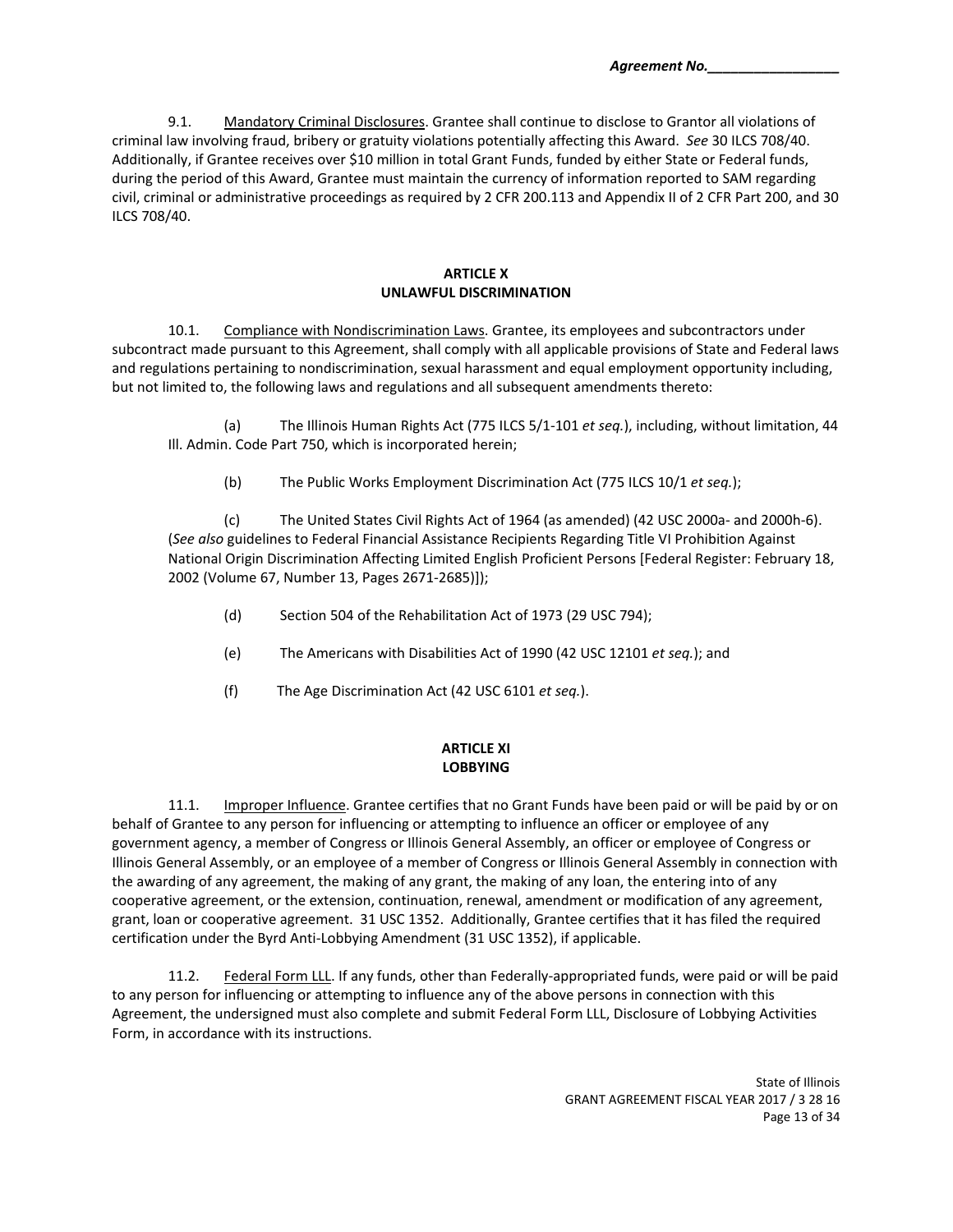11.3. Lobbying Costs. Grantee certifies that it is in compliance with the restrictions on lobbying set forth in 2 CFR Part 200.450. For any Indirect Costs associated with this Agreement, total lobbying costs shall be separately identified in the Program Budget, and thereafter treated as other Unallowable Costs.

11.4. Procurement Lobbying. Grantee warrants and certifies that it and, to the best of its knowledge, its sub‐grantees have complied and will comply with Executive Order No. 1 (2007) (EO 1‐2007). EO 1‐2007 generally prohibits Grantees and subcontractors from hiring the then-serving Governor's family members to lobby procurement activities of the State, or any other unit of government in Illinois including local governments, if that procurement may result in a contract valued at over \$25,000. This prohibition also applies to hiring for that same purpose any former State employee who had procurement authority at any time during the one‐year period preceding the procurement lobbying activity.

11.5. Subawards. Grantee must include the language of this ARTICLE XI in the award documents for any subawards made pursuant to this Award at all tiers. All sub‐awardees are also subject to certification and disclosure. Pursuant to Appendix II(I) to 2 CFR Part 200, Grantee shall forward all disclosures by contractors regarding this certification to Grantor.

11.6. Certification. This certification is a material representation of fact upon which reliance was placed to enter into this transaction and is a prerequisite for this transaction, pursuant to 31 USC 1352. Any person who fails to file the required certifications shall be subject to a civil penalty of not less than \$10,000, and not more than \$100,000, for each such failure.

## **ARTICLE XII MAINTENANCE AND ACCESSIBILITY OF RECORDS; MONITORING**

12.1. Records Retention. Grantee shall maintain for three (3) years from the date of submission of the final expenditure report, adequate books, all financial records and, supporting documents, statistical records, and all other records pertinent to this Award, adequate to comply with 2 CFR 200.333, unless a different retention period is specified in 2 CFR 200.333. If any litigation, claim or audit is started before the expiration of the retention period, the records must be retained until all litigation, claims or audit exceptions involving the records have been resolved and final action taken.

12.2. Accessibility of Records. Grantee, in compliance with 2 CFR 200.336, shall make books, records, related papers, supporting documentation and personnel relevant to this Agreement available to authorized Grantor representatives, the Illinois Auditor General, Illinois Attorney General, any Executive Inspector General, the Grantor's Inspector General, Federal authorities, any person identified in 2 CFR 200.336, and any other person as may be authorized by Grantor (including auditors), by the State of Illinois or by Federal statute. Grantee shall cooperate fully in any such audit.

12.3. Failure to Maintain Books and Records. Failure to maintain books, records and supporting documentation, as described in this ARTICLE XII, shall establish a presumption in favor of the State for the recovery of any funds paid by the State under this Agreement for which adequate books, records and supporting documentation are not available to support disbursement.

12.4. Monitoring and Access to Information. Grantee must monitor its activities to assure compliance with applicable State and Federal requirements and to assure its performance expectations are being achieved. Grantor shall monitor the activities of Grantee to assure compliance with all requirements and performance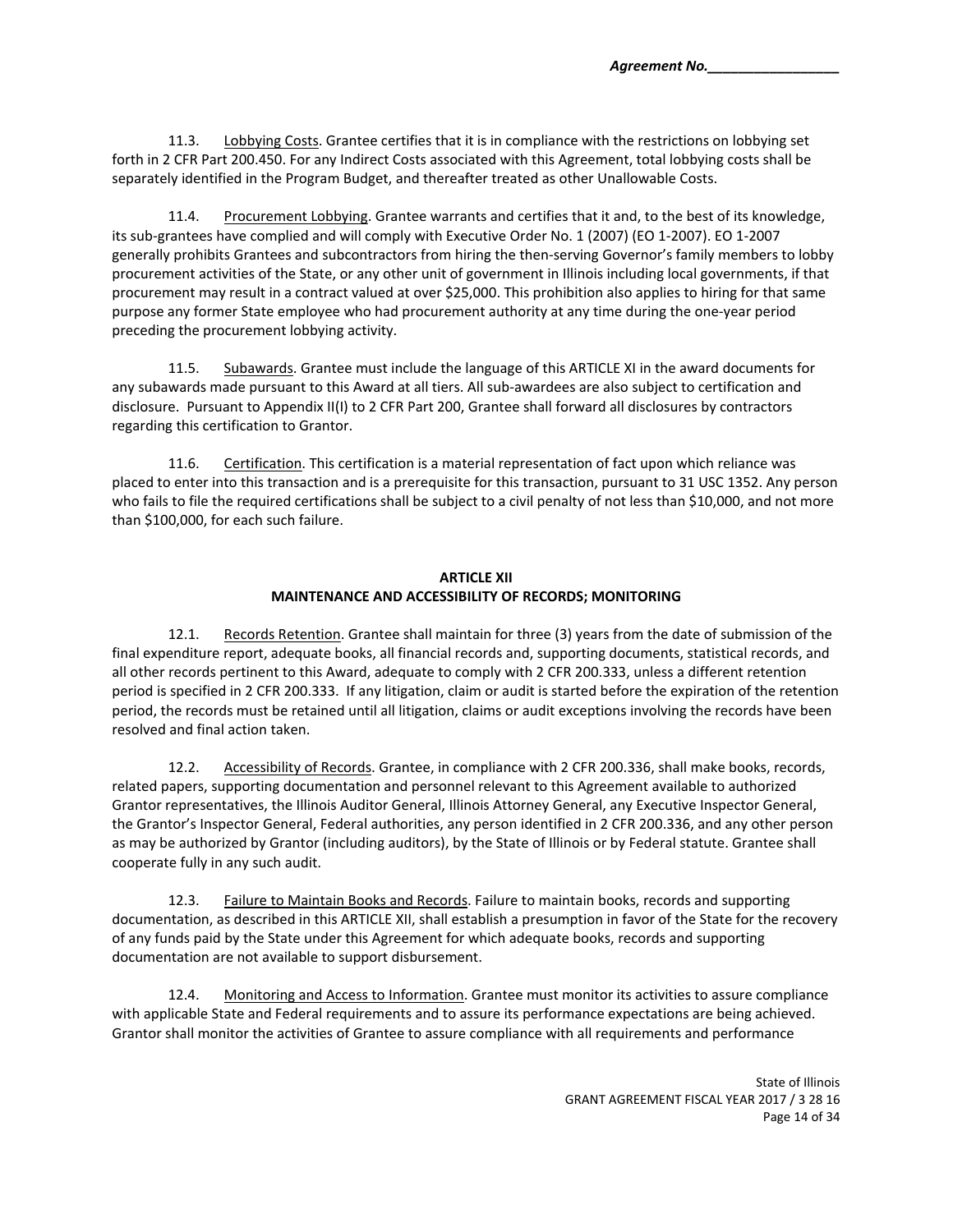expectations of the award. Grantee shall timely submit all financial and performance reports, and shall supply, upon Grantor's request, documents and information relevant to the Award. Grantor may make site visits as warranted by program needs. *See* 2 CFR 200.328 and 200.331. Additional monitoring requirements may be in **PART TWO** or **PART THREE**.

## **ARTICLE XIII FINANCIAL REPORTING REQUIREMENTS**

13.1. Required Periodic Financial Reports. Grantee agrees to submit financial reports as requested and in the format required by Grantor. Grantee shall file quarterly reports with Grantor describing the expenditure(s) of the funds related thereto, unless more frequent reporting is required by the Grantee pursuant to specific award conditions. 2 CFR 200.207. The first of such reports shall cover the first three months after the Award begins. Quarterly reports must be submitted no later than 30 calendar days following the three month period covered by the report. Additional information regarding required financial reports may be set forth in **Exhibit H**. Failure to submit the required financial reports may cause a delay or suspension of funding. 30 ILCS 705/1 *et seq.*; 2 CFR 207(b)(3) and 200.327.

## 13.2. Close-out Reports.

(a) Grantee shall submit a Close‐out Report within 60 calendar days following the end of the period of performance for this Agreement. In the event that this Agreement is terminated prior to the end of the Term, Grantee shall submit a Close-out Report within 60 calendar days of such termination. The format of this Close-out Report shall follow a format prescribed by Grantor. 2 CFR 200.343.

(b) If an audit or review of Grantee occurs and results in adjustments after Grantee submits a Close‐out Report, Grantee will submit a new Close‐out Report based on audit adjustments, and immediately submit a refund to Grantor, if applicable. 2 CFR 200.344.

### 13.3. Annual Financial Reports.

(a) This Paragraph 13.3 applies to all Grantees, unless exempted by **PART TWO** or **PART THREE**.

(b) Grantees shall submit Annual Financial Reports within 180 days after the Grantee's fiscal year ending on or after June 30. This deadline may be extended at the discretion of the Grantor.

(c) The Annual Financial Report must cover the same period the Audited Financial Statements cover. If no Audited Financial Statements are required, however, then the Annual Financial Report must cover the same period as the Grantee's tax return.

(d) Annual Financial Reports must include an in relation to opinion from the report issuer on the Cost and Revenue schedules included in the Annual Financial Report.

(e) Annual Financial Reports shall follow a format prescribed by Grantor.

13.4. Effect of Failure to Comply. Failure to comply with reporting requirements shall result in the withholding of funds, the return of improper payments or Unallowable Costs, will be considered a material breach of this Agreement and may be the basis to recover Grant Funds. Grantee's failure to comply with this ARTICLE XIII,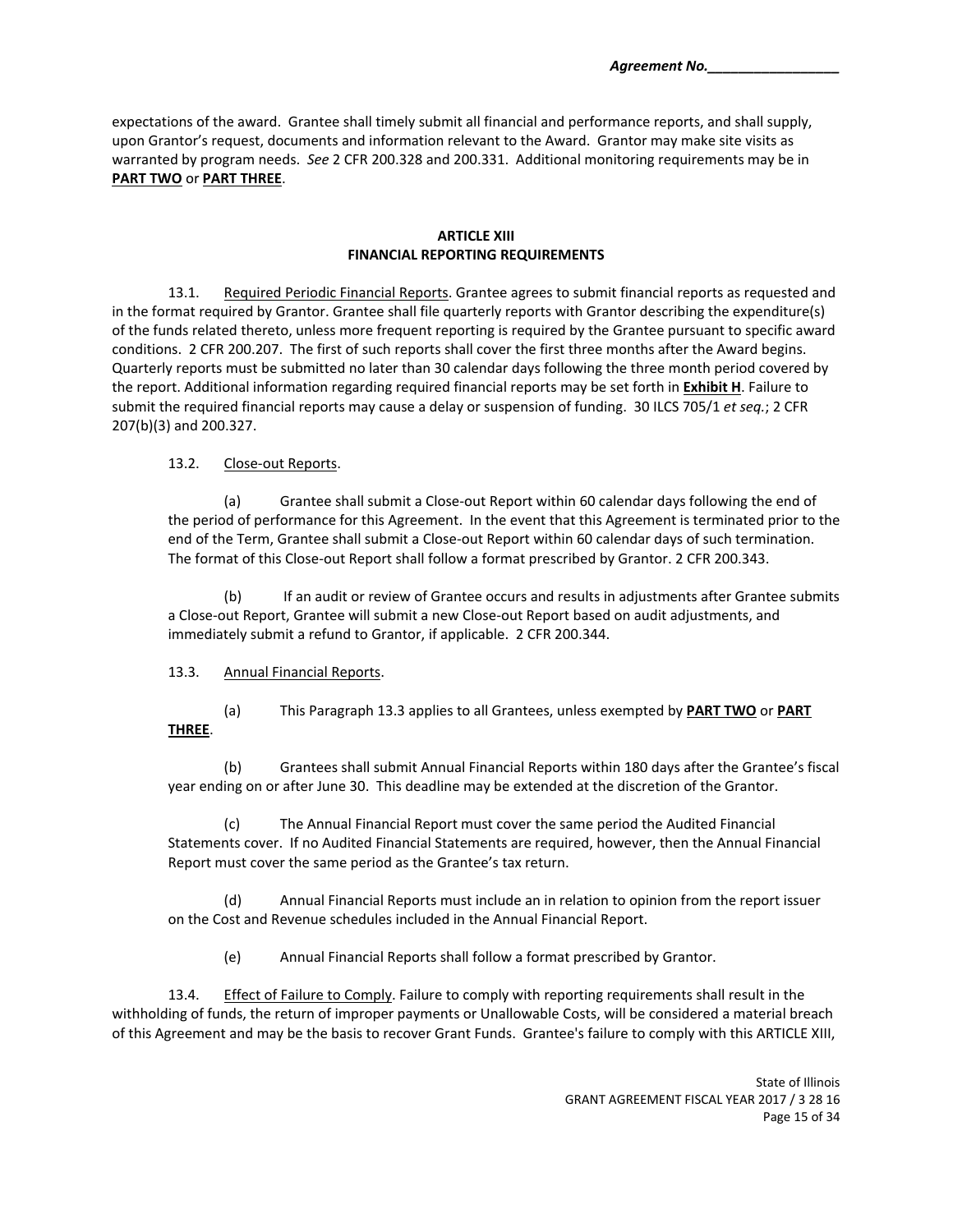ARTICLE XIV, or ARTICLE XV shall be considered prima facie evidence of a breach and may be admitted as such, without further proof, into evidence in an administrative proceeding before Grantor, or in any other legal proceeding.

#### **ARTICLE XIV PERFORMANCE REPORTING REQUIREMENTS**

14.1. Required Periodic Performance Reports. Grantee agrees to submit Performance Reports as requested and in the format required by Grantor. Performance Measures listed in **Exhibit E** must be reported quarterly, unless otherwise specified in **PART TWO** or **PART THREE**. Unless so specified, the first of such reports shall cover the first three months after the Award begins. If Grantee is not required to report performance quarterly, then Grantee must submit a Performance Report at least annually. In unusual circumstances where more frequent reporting is necessary some Grantees may be required to submit monthly Performance Reports; in such cases, Grantor shall notify Grantee of same in **PART TWO** or **PART THREE**. Pursuant to 2 CFR 200.328, periodic Performance Reports shall be submitted no later than 30 calendar days following the period covered by the report. For certain construction‐related Awards, such reports may be exempted as identified in **PART TWO** or **PART THREE**. 2 CFR 200.328. Failure to submit such required Performance Reports may cause a delay or suspension of funding. 30 ILCS 705/1 *et seq.*

14.2. Close-out Performance Reports. Grantee agrees to submit a Close-out Performance Report, in the format required by Grantor, within 60 calendar days following the end of the period of performance. *See* 2 CFR 200.343.

14.3. Content of Performance Reports. Pursuant to 2 CFR 200.328(b)(2) all Performance Reports must include Program qualitative and quantitative information, including a comparison of actual accomplishments to the objectives of the award established for the period; where the accomplishments can be quantified, a computation of the cost if required; performance trend data and analysis if required; and reasons why established goals were not met, if appropriate. Appendices may be used to include additional supportive documentation. Additional content and format guidelines for the Performance Reports will be determined by Grantor contingent on the Award's statutory, regulatory and administrative requirements, and are included in **PART TWO** or **PART THREE** of this Agreement.

14.4. Performance Standards. Grantee shall perform in accordance with the Performance Standards set forth in **Exhibit F**. *See* 2 CFR 200.301 and 200.210.

## **ARTICLE XV AUDIT REQUIREMENTS**

15.1. Audits. Grantee shall be subject to the audit requirements contained in the Single Audit Act Amendments of 1996 (31 USC 7501‐7507) and Subpart F of 2 CFR Part 200, and the audit rules set forth by the Governor's Office of Management and Budget. *See* 30 ILCS 708/65(c).

15.2. Single and Program-Specific Audits. If Grantee expends \$750,000 or more in Federal Awards (direct federal and federal pass‐through awards combined) during its fiscal year, it must have a single audit or program‐specific audit conducted for that year as required in 2 CFR 200.501 and other applicable sections of Subpart F. The audit and reporting package (including data collection form) must be completed as described in 2 CFR 200.512 (single audit) or 2 CFR 200.507 (Program‐specific audit). The audit (and package) must be submitted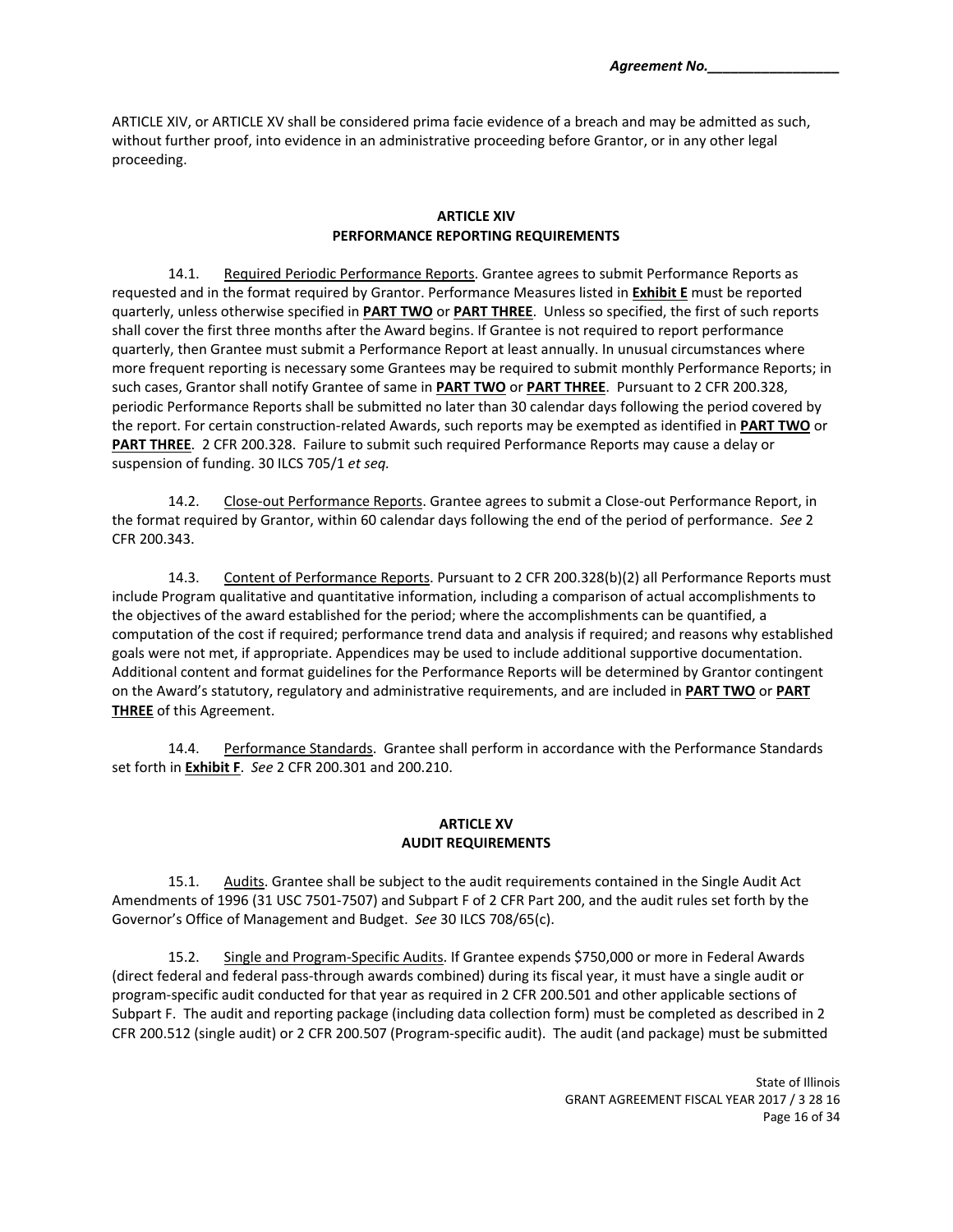to Grantor either within (i) 30 calendar days after receipt of the auditor's report(s) or (ii) nine months after the end of the audit period, whichever is earlier.

15.3. Financial Statement Audit. If Grantee expends less than \$750,000 in Federal Awards during its fiscal year and is not subject to the audit requirements in 15.2, but receives between \$300,000 and \$499,999 in Federal and State Awards combined, Grantee must have a financial statement audit conducted in accordance with Generally Accepted Auditing Standards(GAAS); if Grantee expends between \$500,000 and \$749,999 in Federal and State awards combined, Grantee must have a financial statement audit conducted in accordance with Generally Accepted Government Auditing Standards (GAGAS). Grantee shall submit these financial statement audit reports to Grantor either within (i) 30 calendar days after receipt of the auditor's report(s) or (ii) 180 calendar days after the end of the audit period, whichever is earlier.

15.4. For Profit Entities. A For-Profit entity that expends \$750,000 or more in Federal Awards (direct federal and federal pass‐through awards combined) during its fiscal year is required to have a Program‐specific audit conducted in accordance with 2 CFR 200.507. The Program‐specific audit must be completed and the reporting required by 2 CFR 200.507 must be submitted to Grantor either within (i) 30 calendar days after receipt of the auditor's report(s) or (ii) nine months after the end of the audit period, whichever is earlier. A For‐Profit entity that expends less than \$750,000 in Federal Awards during its fiscal year, but receives between \$300,000 and \$499,999 in Federal and State Awards combined must have a financial statement audit conducted in accordance with Generally Accepted Auditing Standards (GAAS); a For-Profit entity that expends between \$500,000 and \$749,999 in Federal and State awards combined must have a financial statement audit conducted in accordance with Generally Accepted Government Auditing Standards (GAGAS). The For‐Profit entity shall submit these financial statement audit reports to Grantor either within (i) 30 calendar days after receipt of the auditor's report(s) or (ii) 180 calendar days after the end of the audit period, whichever is earlier.

15.5. Performance of Audits. For those organizations required to submit an independent audit report, the audit is to be conducted by a Certified Public Accountant or Certified Public Accounting Firm licensed in the State of Illinois. For audits required to be performed subject to Generally Accepted Government Auditing Standards, Grantee shall request and maintain on file a copy of the auditor's most recent peer review report and acceptance letter.

### **ARTICLE XVI TERMINATION; SUSPENSION**

### 16.1. Termination.

(a) This Agreement may be terminated, in whole or in part, by either Party for any or no reason upon thirty (30) days' prior written notice to the other Party. If terminated by the Grantee, Grantee must include the reasons for such termination, the effective date, and, in the case of a partial termination, the portion to be terminated. If Grantor determines in the case of a partial termination that the reduced or modified portion of the Award will not accomplish the purposes for which the Award was made, Grantor may terminate the Agreement in its entirety. 2 CFR 200.339(a)(4).

(b) This Agreement may be terminated, in whole or in part, by Grantor without advance notice:

(i) Pursuant to a funding failure under Paragraph 4.1;

State of Illinois GRANT AGREEMENT FISCAL YEAR 2017 / 3 28 16 Page 17 of 34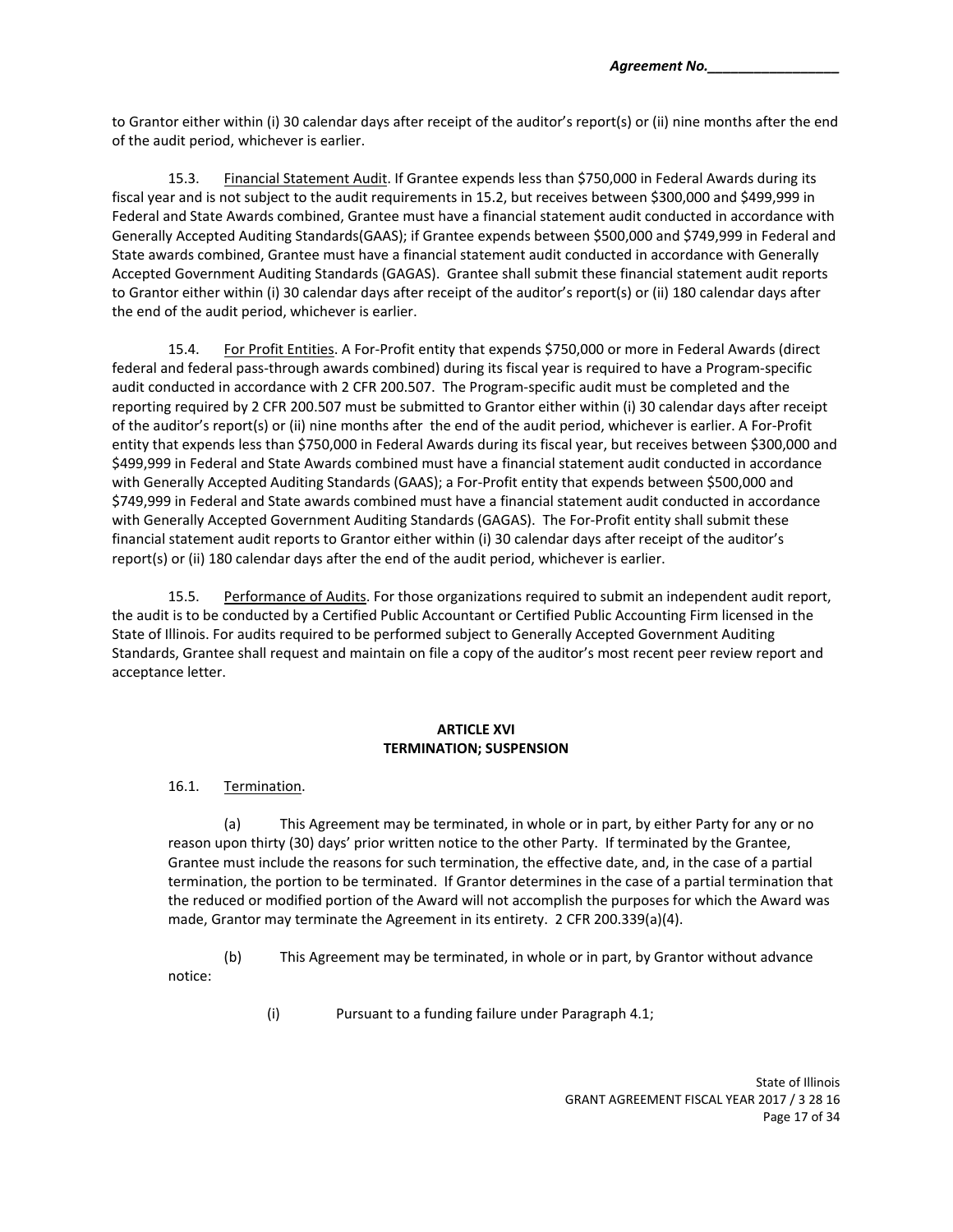(ii) If Grantee fails to comply with the terms and conditions of this or any Award, application or proposal, including any applicable rules or regulations, or has made a false representation in connection with the receipt of this or any Grant;

(iii) For cause, which may render the Grantee ineligible for consideration for future grants from the Grantor or other State agencies; or

(iv) If Grantee breaches this Agreement and either (1) fails to cure such breach within 15 calendar days' written notice thereof, or (2) if such cure would require longer than 15 calendar days and the Grantee has failed to commence such cure within 15 calendar days' written notice thereof. In the event that Grantor terminates this Agreement as a result of the breach of the Agreement by Grantee, Grantee shall be paid for work satisfactorily performed prior to the date of termination.

16.2. Suspension. Grantor may suspend this Agreement, in whole or in part, pursuant to a funding failure under Paragraph 4.1 or if the Grantee fails to comply with terms and conditions of this or any Award. If suspension is due to Grantee's failure to comply, Grantor may withhold further payment and prohibit Grantee from incurring additional obligations pending corrective action by Grantee or a decision to terminate this Agreement by Grantor. Grantor may determine to allow necessary and proper costs that Grantee could not reasonably avoid during the period of suspension.

16.3. Objection. If Grantor suspends or terminates this Agreement, in whole or in part, for cause, Grantee may avail itself of any opportunities to object and challenge such suspension or termination in accordance with any applicable written processes and procedures. 2 CFR 200.341.

16.4. Effects of Suspension and Termination.

(a) Grantor may credit Grantee for expenditures incurred in the performance of authorized services under this Agreement prior to the effective date of a suspension or termination.

(b) Grantee shall not incur any costs or obligations that require the use of these Grant Funds after the effective date of a suspension or termination, and shall cancel as many outstanding obligations as possible.

(c) Costs to Grantee resulting from obligations incurred by Grantee during a suspension or after termination of the Agreement are not allowable unless:

i. Grantor expressly authorizes them in the notice of suspension or termination; and

ii. The costs result from obligations properly incurred before the effective date of suspension or termination, are not in anticipation of the suspension or termination, and the costs would be allowable if the Agreement was not suspended or terminated. 2 CFR 200.342.

16.5. Close-out of Terminated Agreements. If this Agreement is terminated, in whole or in part, the Parties shall comply with all close-out and post-termination requirements of this Agreement. 2 CFR 200.339(c).

#### **ARTICLE XVII**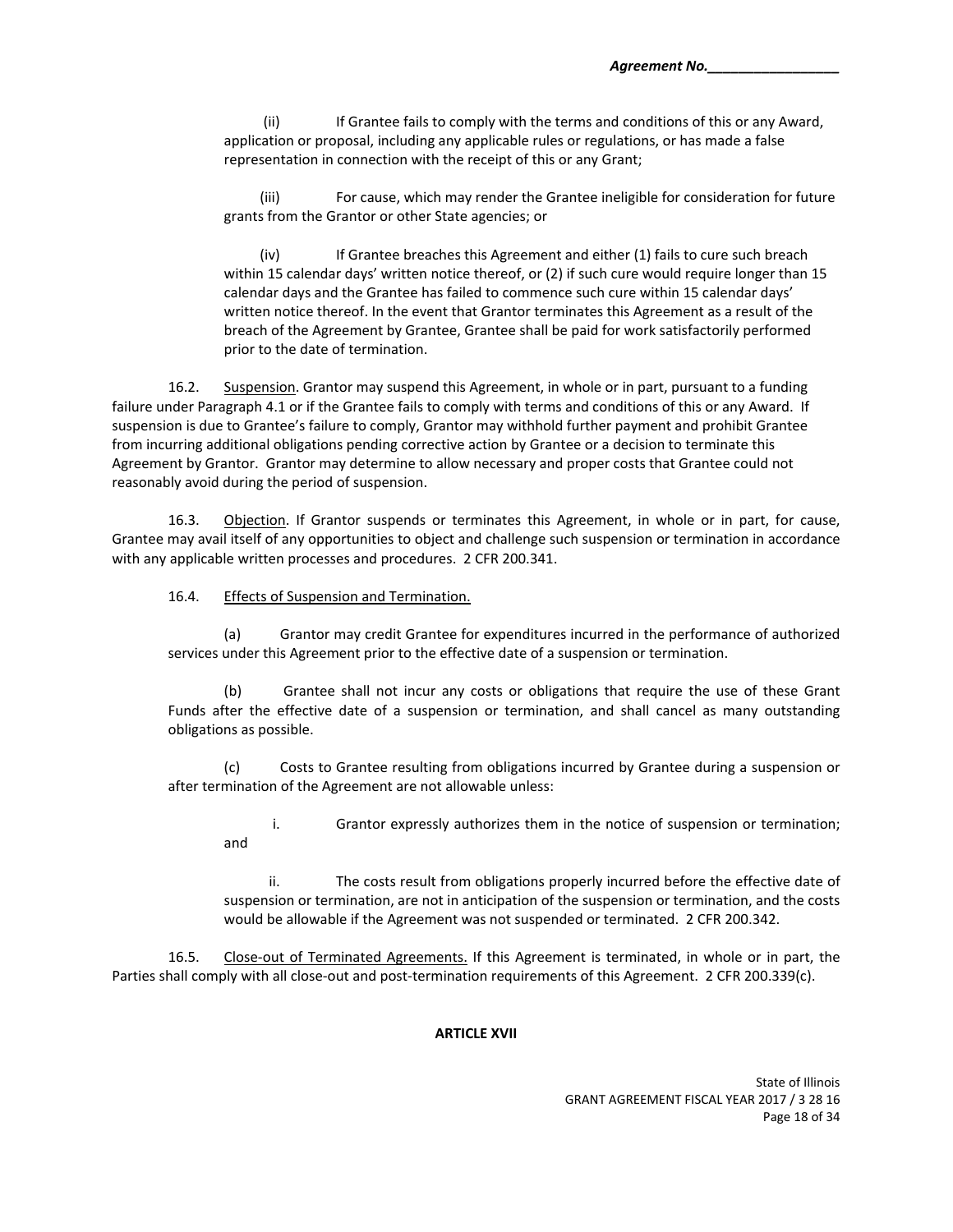#### **SUBCONTRACTS/SUB‐GRANTS**

17.1. Sub-recipients/Delegation. Grantee may not subcontract nor sub-grant any portion of this Agreement nor delegate any duties hereunder without Prior Approval of Grantor. The requirement for Prior Approval is satisfied if the subcontractor or sub‐grantee has been identified in the Uniform Grant Application, such as, without limitation, a Project Description, and Grantor has approved.

17.2. Application of Terms. Grantee shall advise any sub-grantee of funds awarded through this Agreement of the requirements imposed on them by Federal and State laws and regulations, and the provisions of this Agreement.

#### **ARTICLE XVIII NOTICE OF CHANGE**

18.1. Notice of Change. Grantee shall notify the Grantor if there is a change in Grantee's legal status, Federal employer identification number (FEIN), DUNS number, SAM registration or the state equivalent registration status, Related Parties, senior management, or address. *See* 30 ILCS 708/60(a). If the change is anticipated, Grantee shall give thirty (30) days' prior written notice to Grantor. If the change is unanticipated, Grantee shall give notice as soon as practicable thereafter. Grantor reserves the right to take any and all appropriate action as a result of such change(s).

18.2. Failure to Provide Notification. Grantee shall hold harmless Grantor for any acts or omissions of Grantor resulting from Grantee's failure to notify Grantor of these changes.

18.3. Notice of Impact. Grantee shall immediately notify Grantor of any event that may have a material impact on Grantee's ability to perform this Agreement.

18.4. Circumstances Affecting Performance; Notice. In the event Grantee becomes a party to any litigation, investigation or transaction that may reasonably be considered to have a material impact on Grantee's ability to perform under this Agreement, Grantee shall notify Grantor, in writing, within five (5) calendar days of determining such litigation or transaction may reasonably be considered to have a material impact on the Grantee's ability to perform under this Agreement.

18.5. Effect of Failure to Provide Notice. Failure to provide the notice described in Paragraph 18.4 shall be grounds for immediate termination of this Agreement and any costs incurred after notice should have been given shall be disallowed.

#### **ARTICLE XIX REORGANIZATION AND BOARD MEMBERSHIP**

19.1. Effect of Reorganization. Grantee acknowledges that this Agreement is made by and between Grantor and Grantee, as Grantee is currently organized and constituted. No promise or undertaking made hereunder is an assurance that Grantor agrees to continue this Agreement, or any license related thereto, should Grantee reorganize or otherwise substantially change the character of its corporate structure, business structure or governance structure. Grantee agrees that it will give Grantor prior notice of any such action and will provide any and all reasonable documentation necessary for Grantor to review the proposed transaction including financial records and corporate and shareholder minutes of any corporation which may be involved. Failure to comply with

> State of Illinois GRANT AGREEMENT FISCAL YEAR 2017 / 3 28 16 Page 19 of 34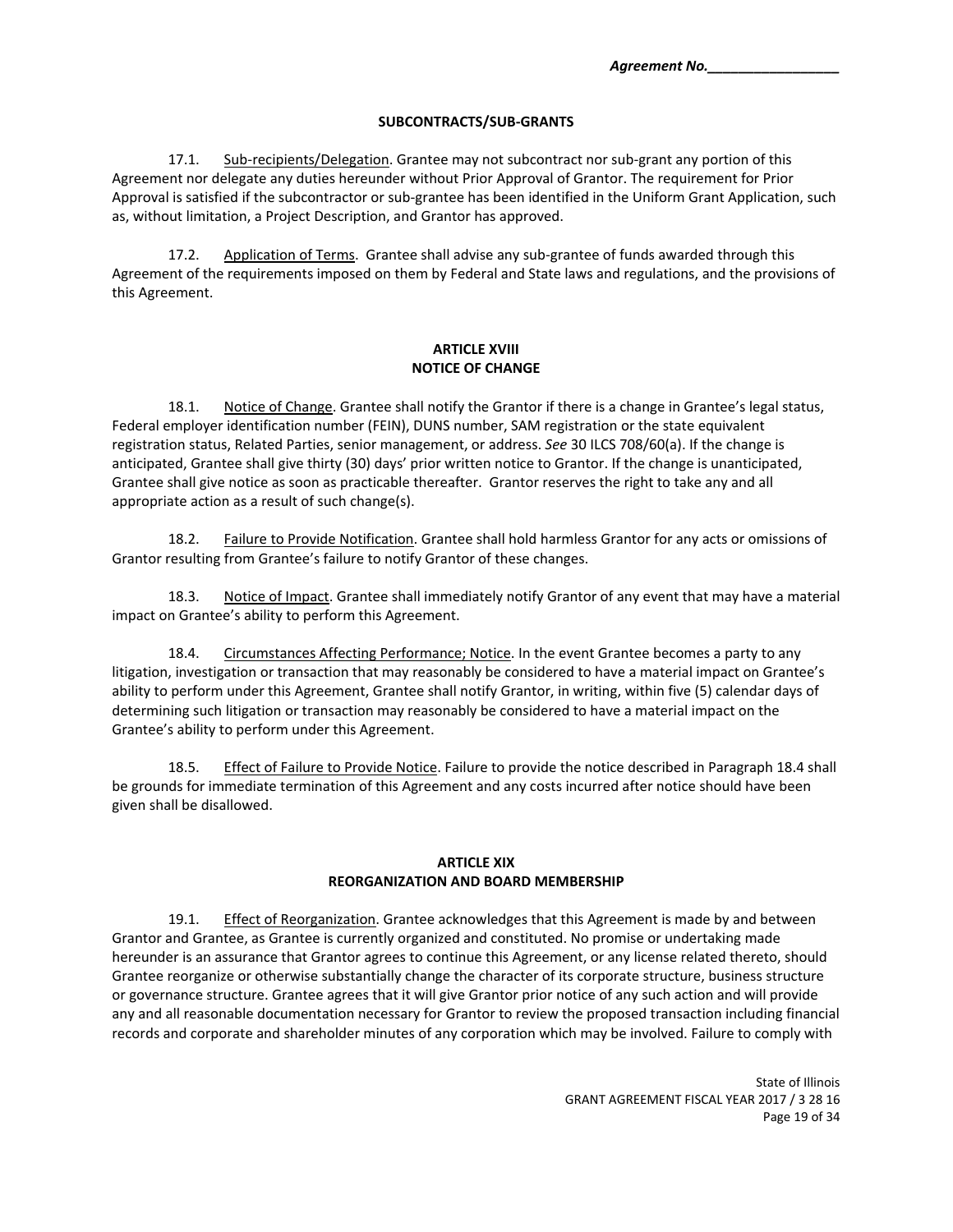this ARTICLE XIX shall constitute a material breach of this Agreement.

# **ARTICLE XX AGREEMENTS WITH OTHER STATE AGENCIES**

20.1. Agreement Disclosure. Grantee shall fully disclose, in **Exhibit G**, all contracts and other agreements to which it is a party or it anticipates entering into within one month after the effective date of this Award with any other State agency. For each contract or agreement, Grantee shall indicate:

- (a) The name of the State agency;
- (b) The number of the contract(s) or other agreement(s);
- (c) The estimated amount of the contract(s) or other agreement(s);
- (d) The term of the contract(s) or other agreement(s); and
- (e) The nature or purpose of the contract(s) or other agreement(s).

If Grantee has multiple Agreements with Grantor for the same fiscal year, Grantee only needs to supplement its previously submitted **Exhibit G**.

20.2. Copies upon Request. Grantee shall, upon request by Grantor, provide Grantor with copies of contracts or other agreements to which Grantee is a party with any other State agency.

#### **ARTICLE XXI CONFLICT OF INTEREST**

21.1. Required Disclosures. Grantee must immediately disclose in writing any potential or actual Conflict of Interest to the Grantor. 2 CFR 200.112 and 44 Ill. Admin. Code 7000.40(b)(3).

21.2. Prohibited Payments. Grantee agrees that payments made by Grantor under this Agreement will not be used to compensate, directly or indirectly, any person: (1) currently holding an elective office in this State including, but not limited to, a seat in the General Assembly, or (2) employed by an office or agency of the State of Illinois whose annual compensation is in excess of sixty percent (60%) of the Governor's annual salary, or \$106,447.20 (30 ILCS 500/50‐13).

21.3. Request for Exemption. Grantee may request written approval from Grantor for an exemption from Paragraph 21.2. Grantee acknowledges that Grantor is under no obligation to provide such exemption and that Grantor may, if an exemption is granted, grant such exemption subject to such additional terms and conditions as Grantor may require.

#### **ARTICLE XXII EQUIPMENT OR PROPERTY**

22.1. Transfer of Equipment. Grantor shall have the right to require that Grantee transfer to Grantor

State of Illinois GRANT AGREEMENT FISCAL YEAR 2017 / 3 28 16 Page 20 of 34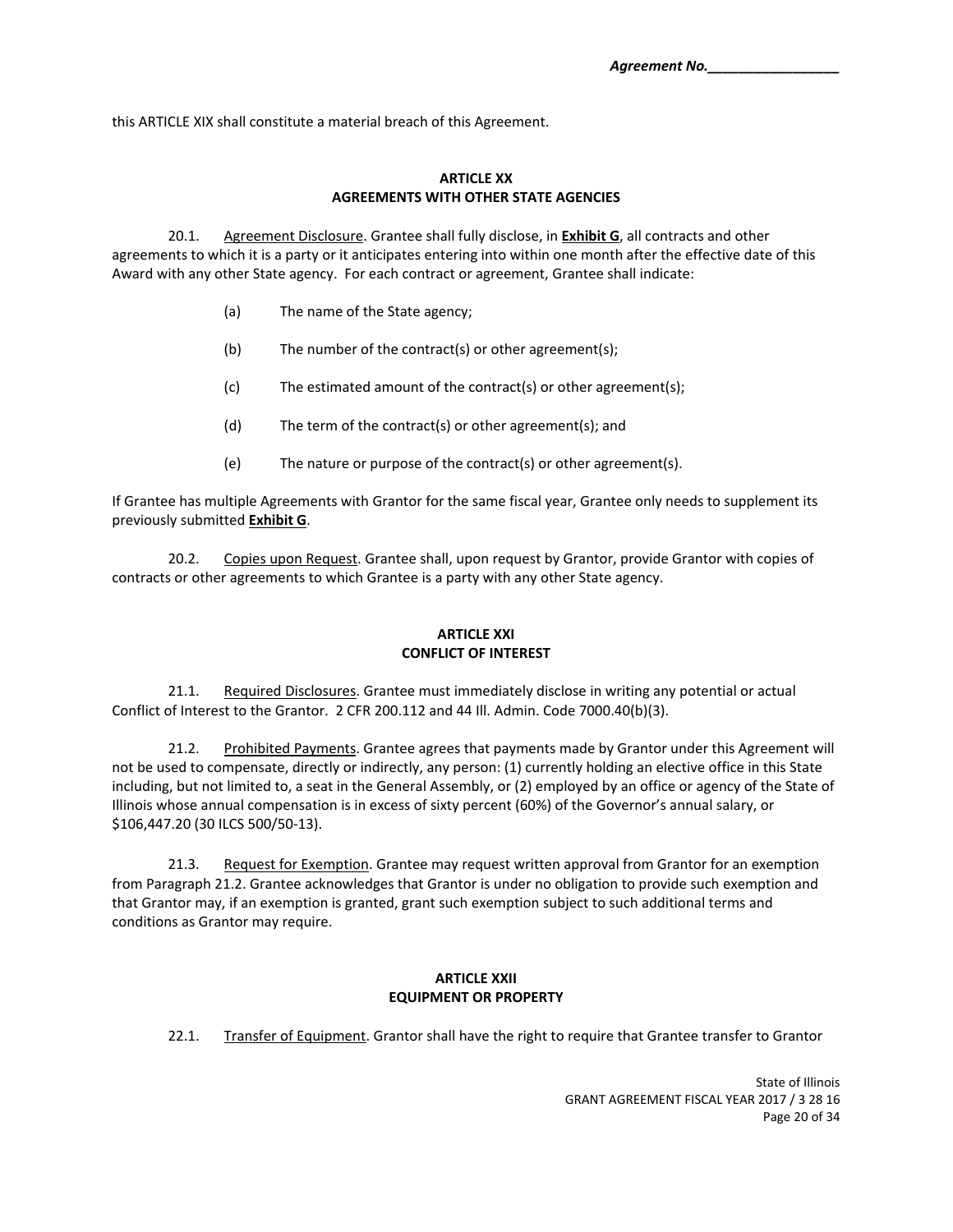any equipment, including title thereto, purchased in whole with Grantor funds, if Grantor determines that Grantee has not met the conditions of 2 CFR 200.439(a). Grantor shall notify Grantee in writing should Grantor require the transfer of such equipment. Upon such notification by Grantor, and upon receipt or delivery of such equipment by Grantor, Grantee will be deemed to have transferred the equipment to Grantor as if Grantee had executed a bill of sale therefor.

22.2. Prohibition against Disposition/Encumbrance. The Grantee is prohibited from, and may not sell, transfer, encumber (other than original financing) or otherwise dispose of said equipment, material, or real property during the Grant Term without Prior Approval of Grantor. Any real property acquired using Grant Funds must comply with the requirements of 2 CFR 200.311.

22.3. Equipment and Procurement. Grantee must comply with the uniform standards set forth in 2 CFR 200.310–200.316 governing the management and disposition of property which cost was supported by Grant Funds. Any waiver from such compliance must be granted by either the President's Office of Management and Budget, the Governor's Office of Management and Budget, or both, depending on the source of the Grant Funds used. Additionally, Grantee must comply with the standards set forth in 2 CFR 200.317‐200.326 for use in establishing procedures for the procurement of supplies and other expendable property, equipment, real property and other services with Grant Funds. These standards are furnished to ensure that such materials and services are obtained in an effective manner and in compliance with the provisions of applicable Federal and State statutes and executive orders.

## **ARTICLE XXIII PROMOTIONAL MATERIALS; PRIOR NOTIFICATION**

23.1. Publications, Announcements, etc. Use of Grant Funds for promotions is subject to the prohibitions for advertising or public relations costs in 2 CFR 200.421(e). In the event that Grantor funds are used in whole or in part to produce any written publications, announcements, reports, flyers, brochures or other written materials, Grantee agrees to include in these publications, announcements, reports, flyers, brochures and all other such material, the phrase "Funding provided in whole or in part by the [Grantor]." Exceptions to this requirement must be requested, in writing, from Grantor and will be considered authorized only upon written notice thereof to Grantee.

23.2. Prior Notification/Release of Information. Grantee agrees to notify Grantor ten (10) days prior to issuing public announcements or press releases concerning work performed pursuant to this Agreement, or funded in whole or in part by this Agreement, and to cooperate with Grantor in joint or coordinated releases of information.

# **ARTICLE XXIV INSURANCE**

24.1. Purchase and Maintenance of Insurance. Grantee shall maintain in full force and effect during the Term of this Agreement casualty and bodily injury insurance, as well as insurance sufficient to cover the replacement cost of any and all real or personal property, or both, purchased or, otherwise acquired, or improved in whole or in part, with funds disbursed pursuant to this Agreement. 2 CFR 200.310. Additional insurance requirements may be detailed in **PART TWO** or **PART THREE**.

24.2. Claims. If a claim is submitted for real or personal property, or both, purchased in whole with

State of Illinois GRANT AGREEMENT FISCAL YEAR 2017 / 3 28 16 Page 21 of 34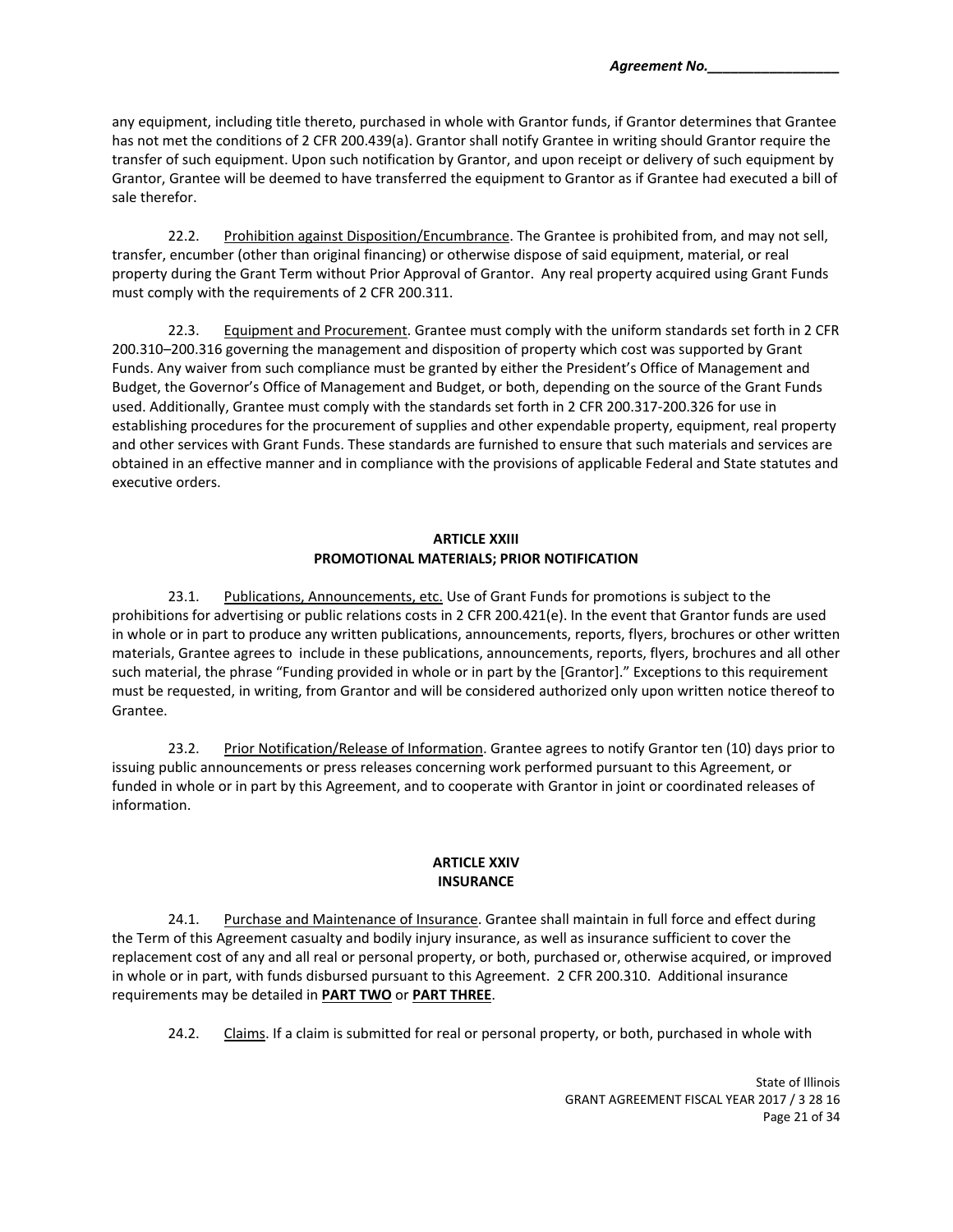funds from this Agreement and such claim results in the recovery of money, such money recovered shall be surrendered to Grantor.

#### **ARTICLE XXV LAWSUITS AND INDEMNIFICATION**

25.1. Independent Contractor. Grantee is an independent contractor under this Agreement and neither Grantee nor any employee or agent of Grantee is an employee of Grantor and do not acquire any employment rights with Grantor or the State of Illinois by virtue of this Agreement. Grantee will provide the agreed services and achieve the specified results free from the direction or control of Grantor as to the means and methods of performance. Grantee will be required to provide its own equipment and supplies necessary to conduct its business; provided, however, that in the event, for its convenience or otherwise, Grantor makes any such equipment or supplies available to Grantee, Grantee's use of such equipment or supplies provided by Grantor pursuant to this Agreement shall be strictly limited to official Grantor or State of Illinois business and not for any other purpose, including any personal benefit or gain.

25.2. Indemnification. To the extent permitted by law, Grantee agrees to hold harmless Grantor against any and all liability, loss, damage, cost or expenses, including attorneys' fees, arising from the intentional torts, negligence or breach of contract of Grantee, with the exception of acts performed in conformance with an explicit, written directive of Grantor. Indemnification by Grantor will be governed by the State Employee Indemnification Act (5 ILCS 350/1 *et seq.*) as interpreted by the Illinois Attorney General. Grantor makes no representation that Grantee, an independent contractor, will qualify or be eligible for indemnification under said Act.

#### **ARTICLE XXVI MISCELLANEOUS**

26.1. Gift Ban. Grantee is prohibited from giving gifts to State employees pursuant to the State Officials and Employees Ethics Act (5 ILCS 430/10‐10) and Executive Order 15‐09.

26.2. Access to Internet. Grantee must have Internet access. Internet access may be either dial-up or high-speed. Grantee must maintain, at a minimum, one business e-mail address that will be the primary receiving point for all e-mail correspondence from Grantor. Grantee may list additional e-mail addresses at any time during the Term of this Agreement. The additional addresses may be for a specific department or division of Grantee or for specific employees of Grantee. Grantee must notify Grantor of any e‐mail address changes within five (5) business days from the effective date of the change.

26.3. Exhibits and Attachments. **Exhibits A** through **H**, **PART TWO**, **PART THREE**, if applicable, and all other exhibits and attachments hereto are incorporated herein in their entirety.

26.4. Assignment Prohibited. Grantee acknowledges that this Agreement may not be sold, assigned, or transferred in any manner by Grantee, to include an assignment of Grantee's rights to receive payment hereunder, and that any actual or attempted sale, assignment, or transfer by Grantee without the Prior Approval of Grantor in writing shall render this Agreement null, void and of no further effect.

26.5. Amendments. This Agreement may be modified or amended at any time during its Term by

State of Illinois GRANT AGREEMENT FISCAL YEAR 2017 / 3 28 16 Page 22 of 34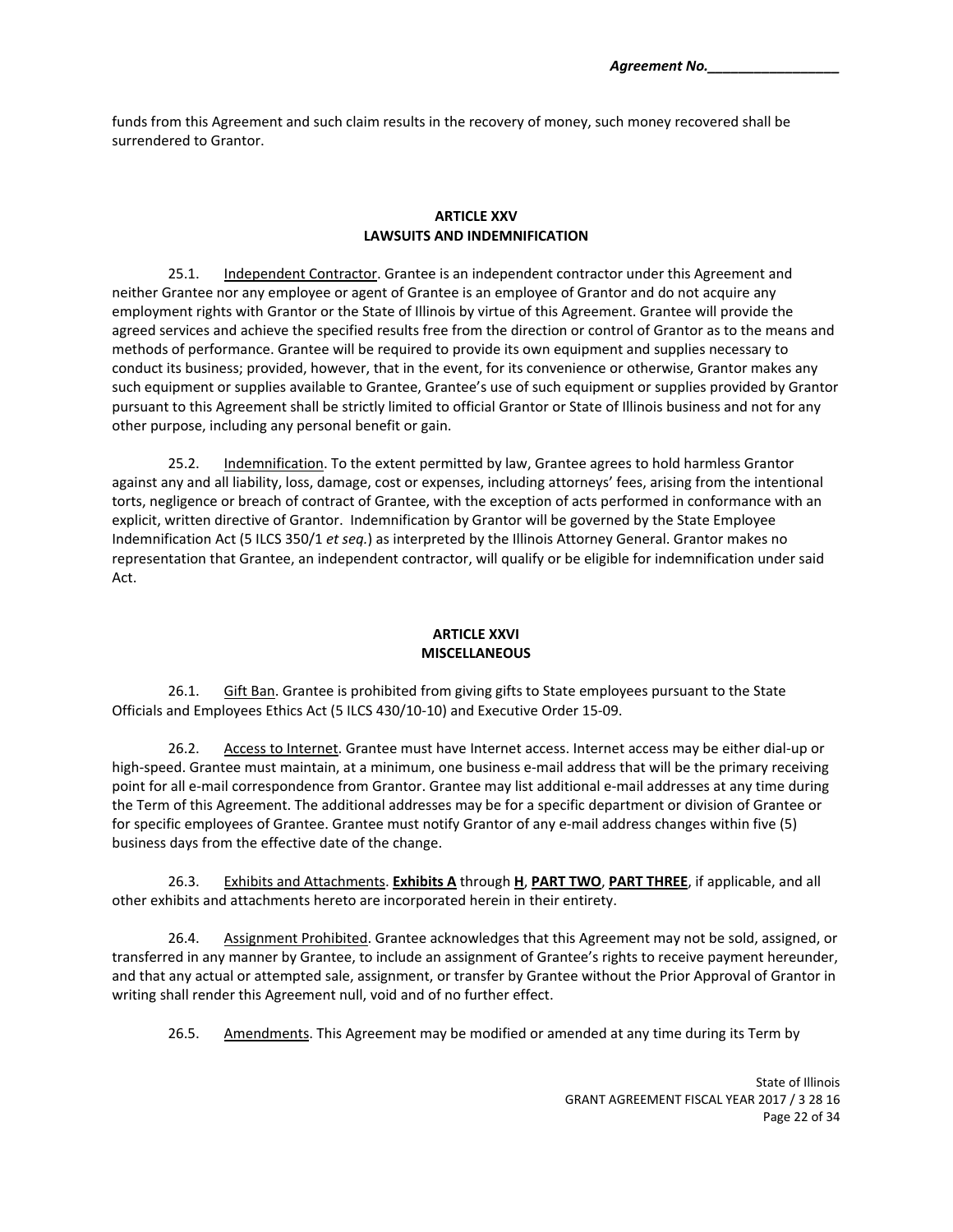mutual consent of the Parties, expressed in writing and signed by the Parties.

26.6. Severability. If any provision of this Agreement is declared invalid, its other provisions shall not be affected thereby.

26.7. No Waiver. No failure of Grantor to assert any right or remedy hereunder will act as a waiver of its right to assert such right or remedy at a later time or constitute a course of business upon which Grantee may rely for the purpose of denial of such a right or remedy to Grantor.

26.8. Applicable Law; Claims. This Agreement and all subsequent amendments thereto, if any, shall be governed and construed in accordance with the laws of the State of Illinois. Any claim against Grantor arising out of this Agreement must be filed exclusively with the Illinois Court of Claims. 705 ILCS 505/1 *et seq.* Grantor does not waive sovereign immunity by entering into this Agreement.

26.9. Compliance with Law. This Agreement and Grantee's obligations and services hereunder are hereby made and must be performed in compliance with all applicable Federal and State laws, including, without limitation, Federal regulations, State administrative rules, including 44 Ill. Admin. Code 7000, and any and all license requirements or professional certification provisions.

26.10. Compliance with Confidentiality Laws. If applicable, Grantee shall comply with applicable State and Federal statutes, Federal regulations and Grantor administrative rules regarding confidential records or other information obtained by Grantee concerning persons served under this Agreement. The records and information shall be protected by Grantee from unauthorized disclosure.

26.11. Compliance with Freedom of Information Act. Upon request, Grantee shall make available to Grantor all documents in its possession that Grantor deems necessary to comply with requests made under the Freedom of Information Act. (5 ILCS 140/7(2)).

26.12. Precedence. In the event there is a conflict between this Agreement and any of the exhibits or attachments hereto, this Agreement shall control. In the event there is a conflict between **PART ONE** and **PART TWO** or **PART THREE** of this Agreement, **PART ONE** shall control. In the event there is a conflict between **PART TWO** and **PART THREE** of this Agreement, **PART TWO** shall control. In the event there is a conflict between this Agreement and relevant statute(s) or Administrative Rule(s), the relevant statute(s) or rule(s) shall control.

26.13. Headings. Article and other headings contained in this Agreement are for reference purposes only and are not intended to define or limit the scope, extent or intent of this Agreement or any provision hereof.

26.14. Entire Agreement. Grantee and Grantor acknowledge that this Agreement constitutes the entire agreement between them and that no promises, terms, or conditions not recited, incorporated or referenced herein, including prior agreements or oral discussions, shall be binding upon either Grantee or Grantor.

26.15. Counterparts. This Agreement may be executed in one or more counterparts, each of which shall be considered to be one and the same agreement, binding on all Parties hereto, notwithstanding that all Parties are not signatories to the same counterpart. Duplicated signatures, signatures transmitted via facsimile, or signatures contained in a Portable Document Format (PDF) document shall be deemed original for all purposes.

26.16. Attorney Fees and Costs. If Grantor prevails in any proceeding to enforce the terms of this Agreement, including any administrative hearing pursuant to the Grant Funds Recovery Act or the Grant Accountability and Transparency Act, the Grantor has the right to recover reasonable attorneys' fees, costs and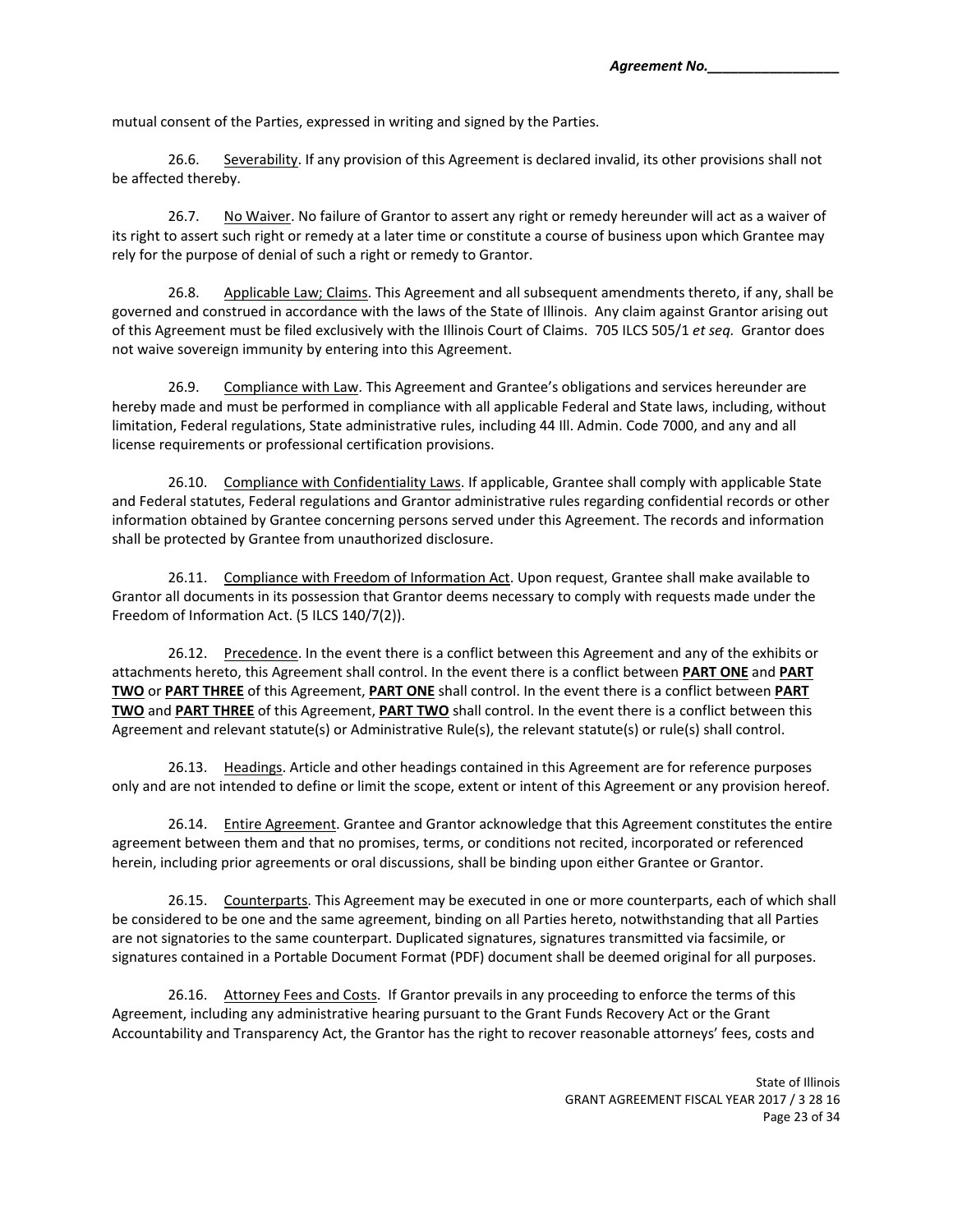expenses associated with such proceedings.

**THE REMAINDER OF THIS PAGE IS INTENTIONALLY LEFT BLANK.** 

State of Illinois GRANT AGREEMENT FISCAL YEAR 2017 / 3 28 16 Page 24 of 34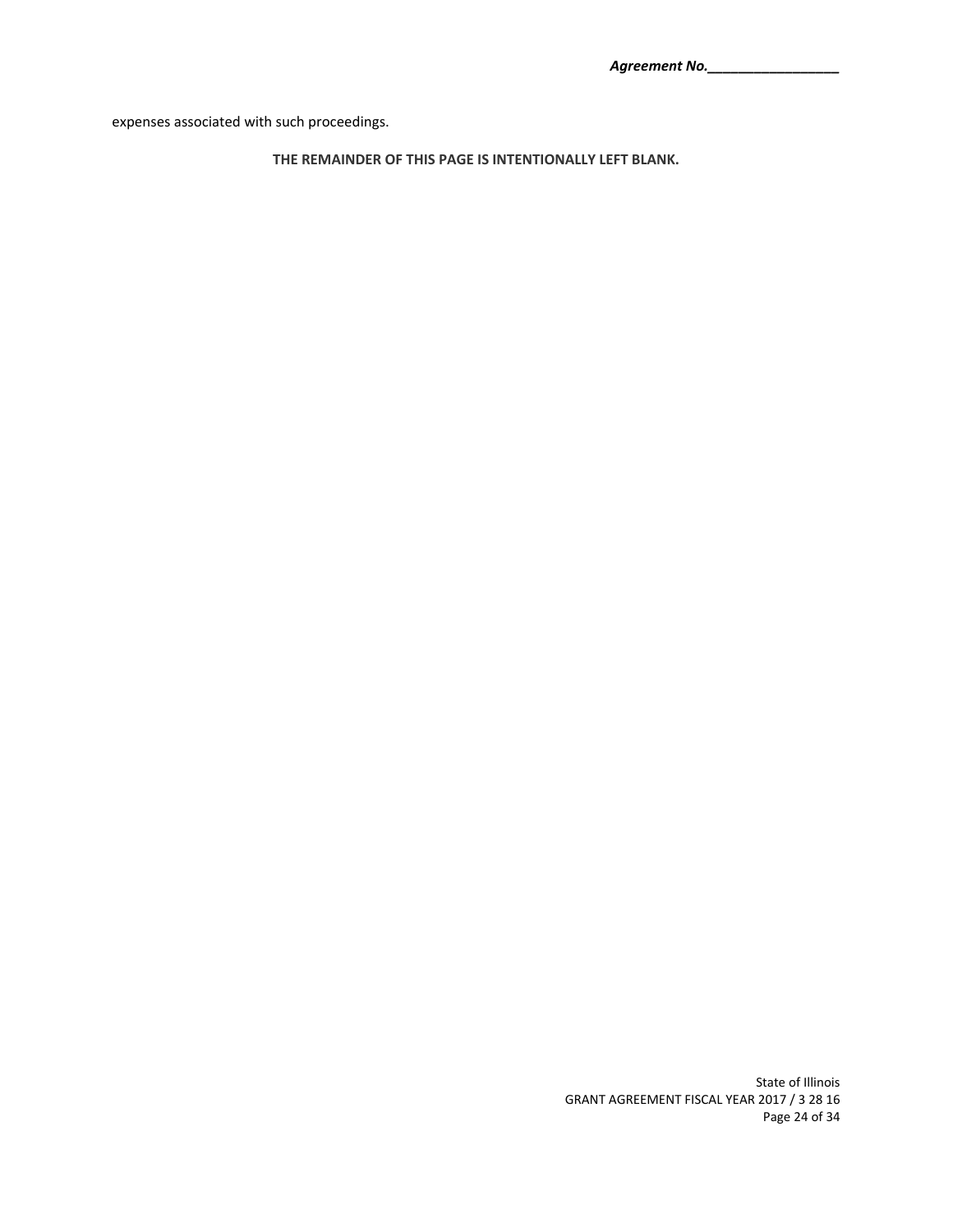*Agreement No.\_\_\_\_\_\_\_\_\_\_\_\_\_\_\_\_\_*

## **EXHIBIT A**

## **PROJECT DESCRIPTION**

State of Illinois GRANT AGREEMENT FISCAL YEAR 2017 / 3 28 16 Page 25 of 34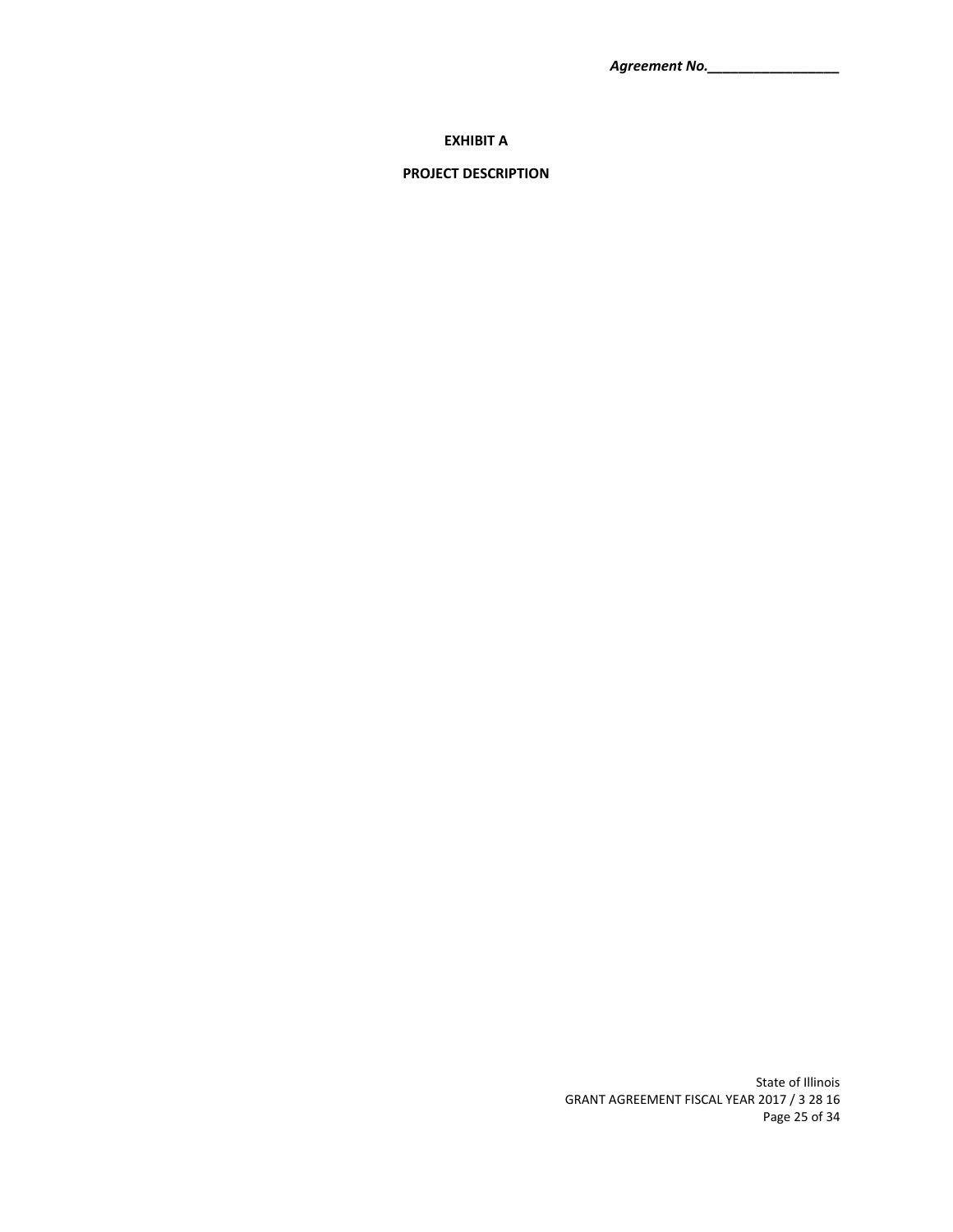*Agreement No.\_\_\_\_\_\_\_\_\_\_\_\_\_\_\_\_\_*

# **EXHIBIT B**

# **DELIVERABLES OR MILESTONES**

State of Illinois GRANT AGREEMENT FISCAL YEAR 2017 / 3 28 16 Page 26 of 34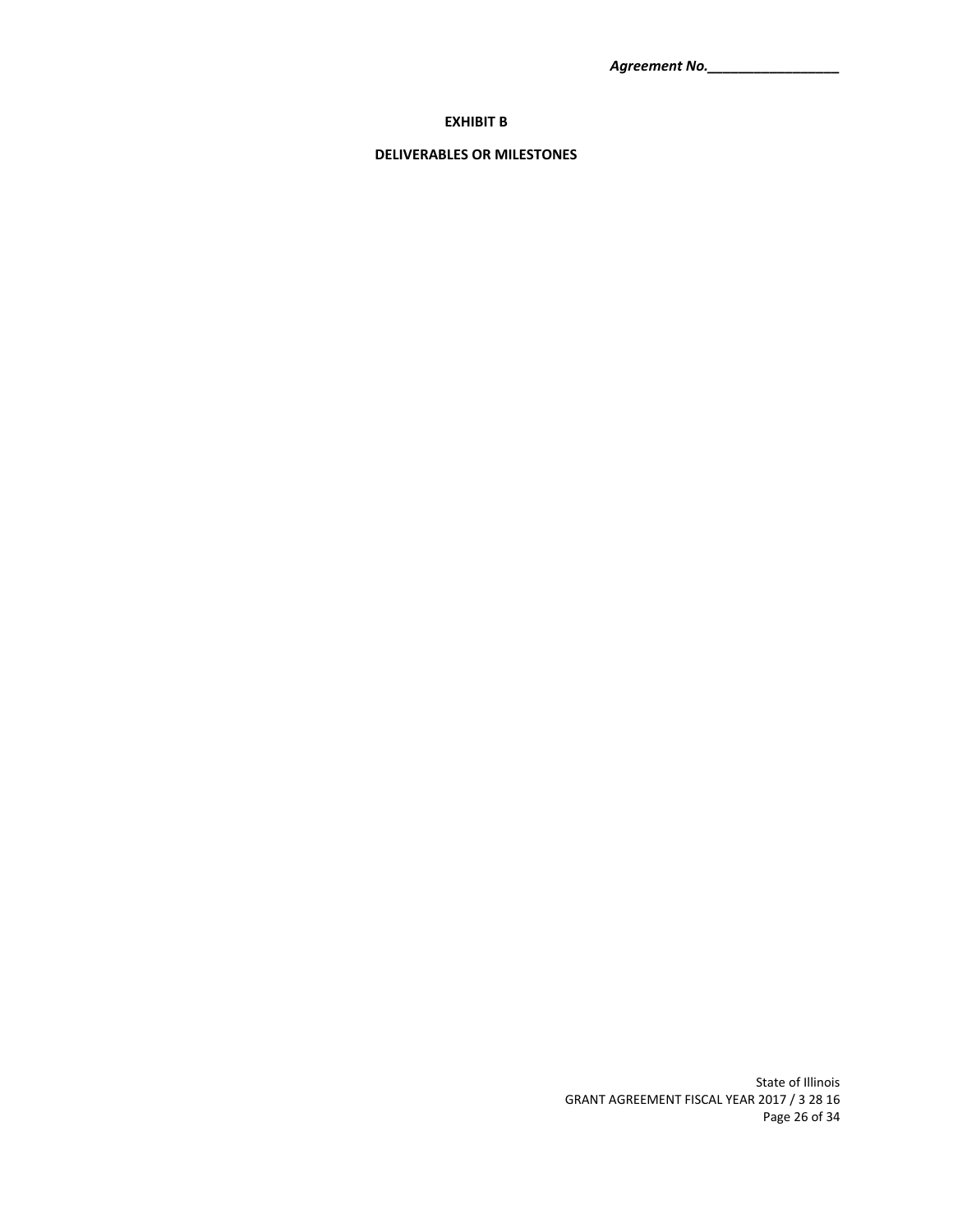# **EXHIBIT C**

## **PAYMENT**

<u> 1989 - Johann Stoff, amerikansk politiker (d. 1989)</u>

<u> 1989 - Johann Stoff, amerikansk politiker (d. 1989)</u>

Grantee shall receive \$<br>1.111 moder this Agreement.

Enter specific terms of payment here:

State of Illinois GRANT AGREEMENT FISCAL YEAR 2017 / 3 28 16 Page 27 of 34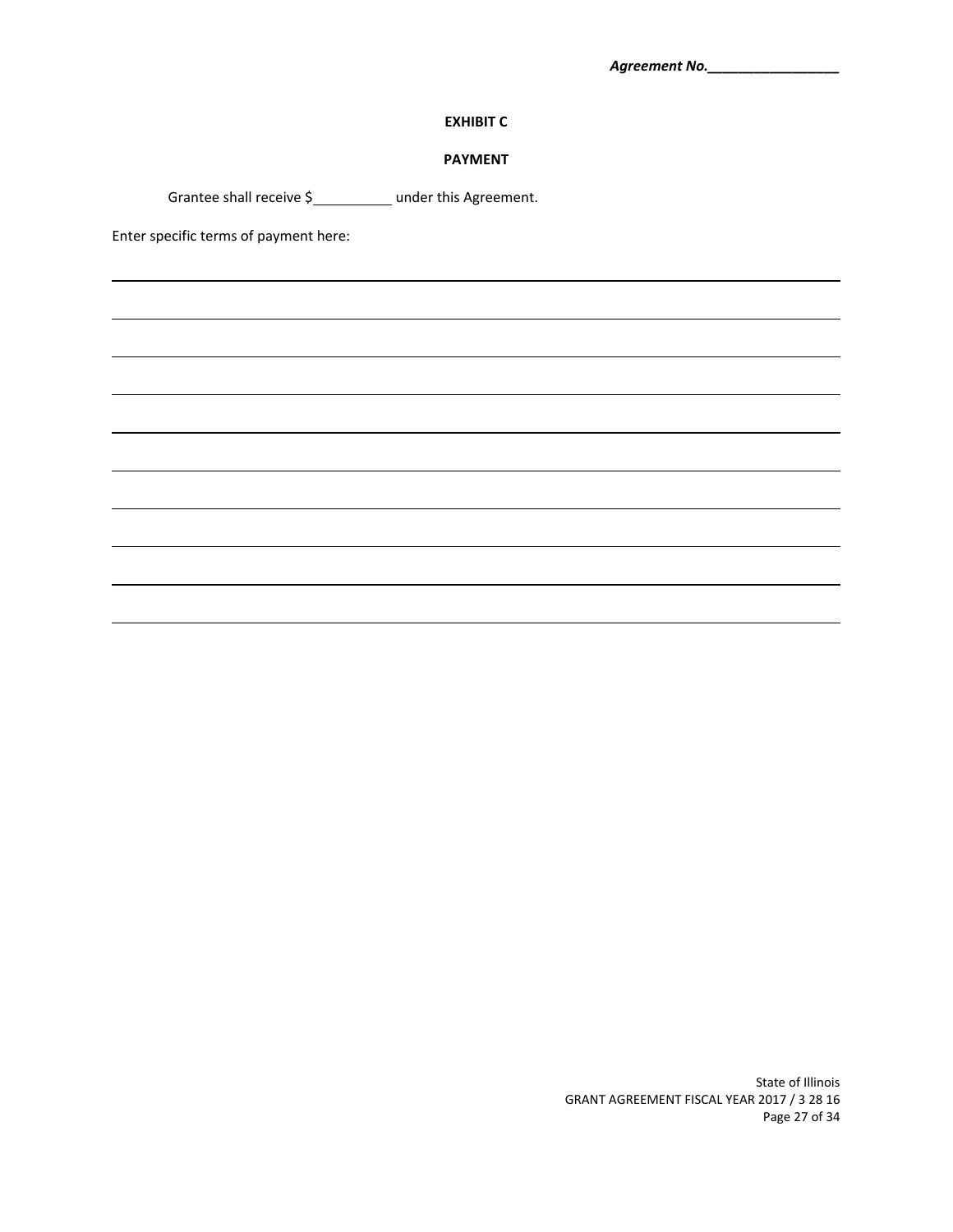#### **EXHIBIT D**

## **CONTACT INFORMATION**

## **CONTACT FOR NOTIFICATION:**

Unless specified elsewhere, all notices required or desired to be sent by either Party shall be sent to the persons listed below.

#### **GRANTOR CONTACT GRANTEE CONTACT**

| TTY#:                                                                                                                         |                      |
|-------------------------------------------------------------------------------------------------------------------------------|----------------------|
| Fax#:<br><u> 1980 - Andrea Britain, politik eta politik eta politik eta politik eta politik eta politik eta politik eta p</u> |                      |
|                                                                                                                               | E-mail Address: 2008 |
|                                                                                                                               |                      |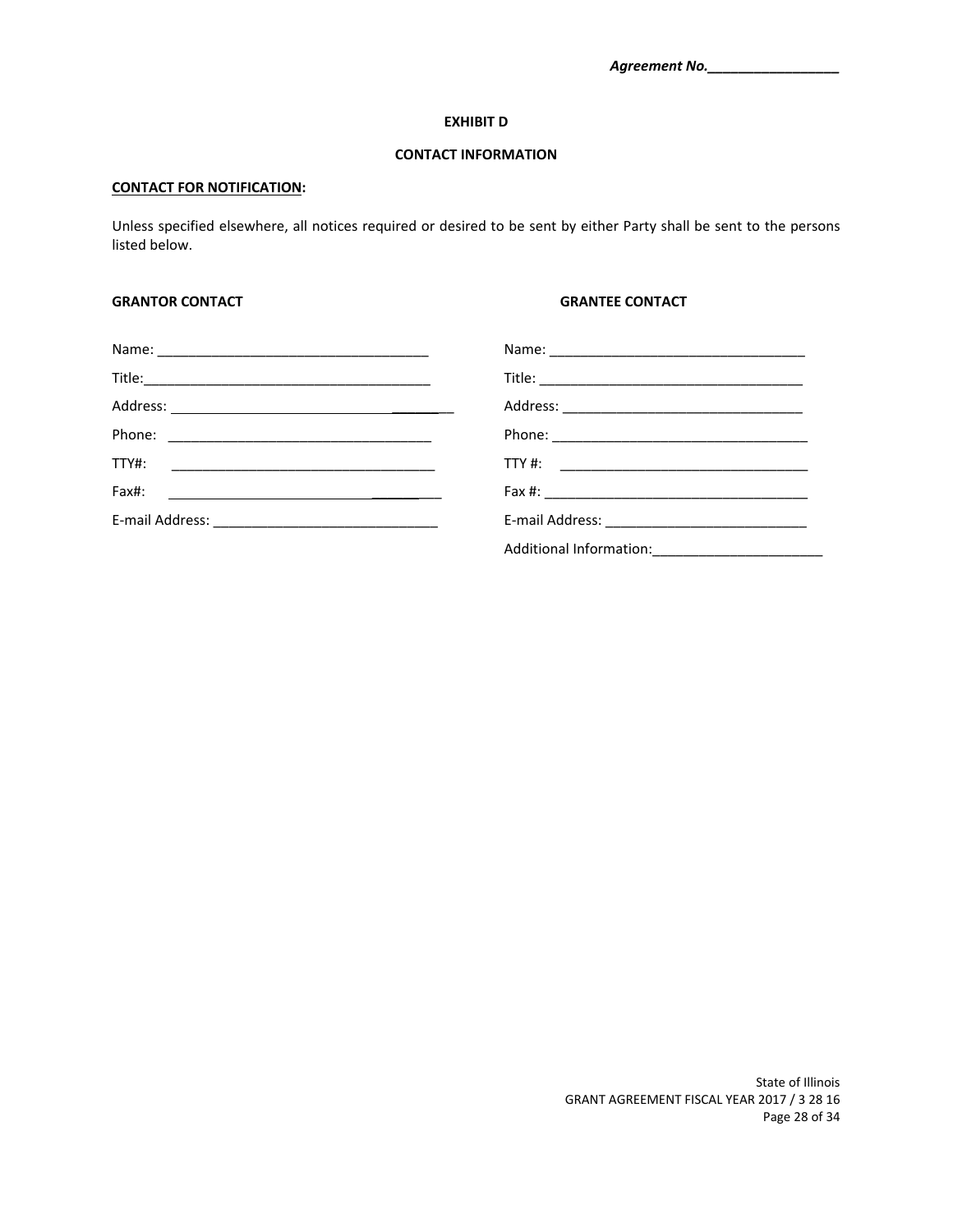*Agreement No.\_\_\_\_\_\_\_\_\_\_\_\_\_\_\_\_\_*

# **EXHIBIT E**

# **PERFORMANCE MEASURES**

State of Illinois GRANT AGREEMENT FISCAL YEAR 2017 / 3 28 16 Page 29 of 34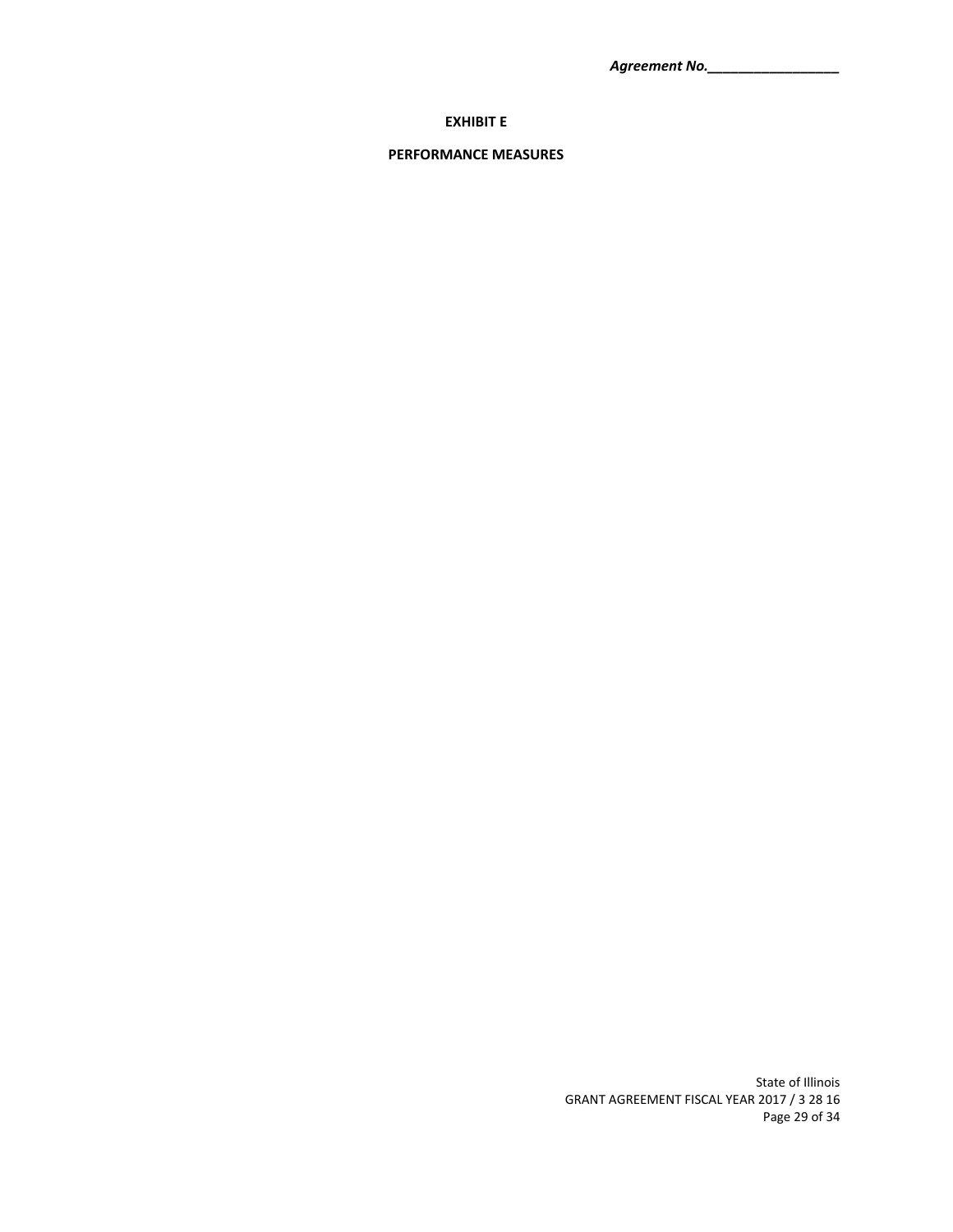*Agreement No.\_\_\_\_\_\_\_\_\_\_\_\_\_\_\_\_\_*

# **EXHIBIT F**

# **PERFORMANCE STANDARDS**

State of Illinois GRANT AGREEMENT FISCAL YEAR 2017 / 3 28 16 Page 30 of 34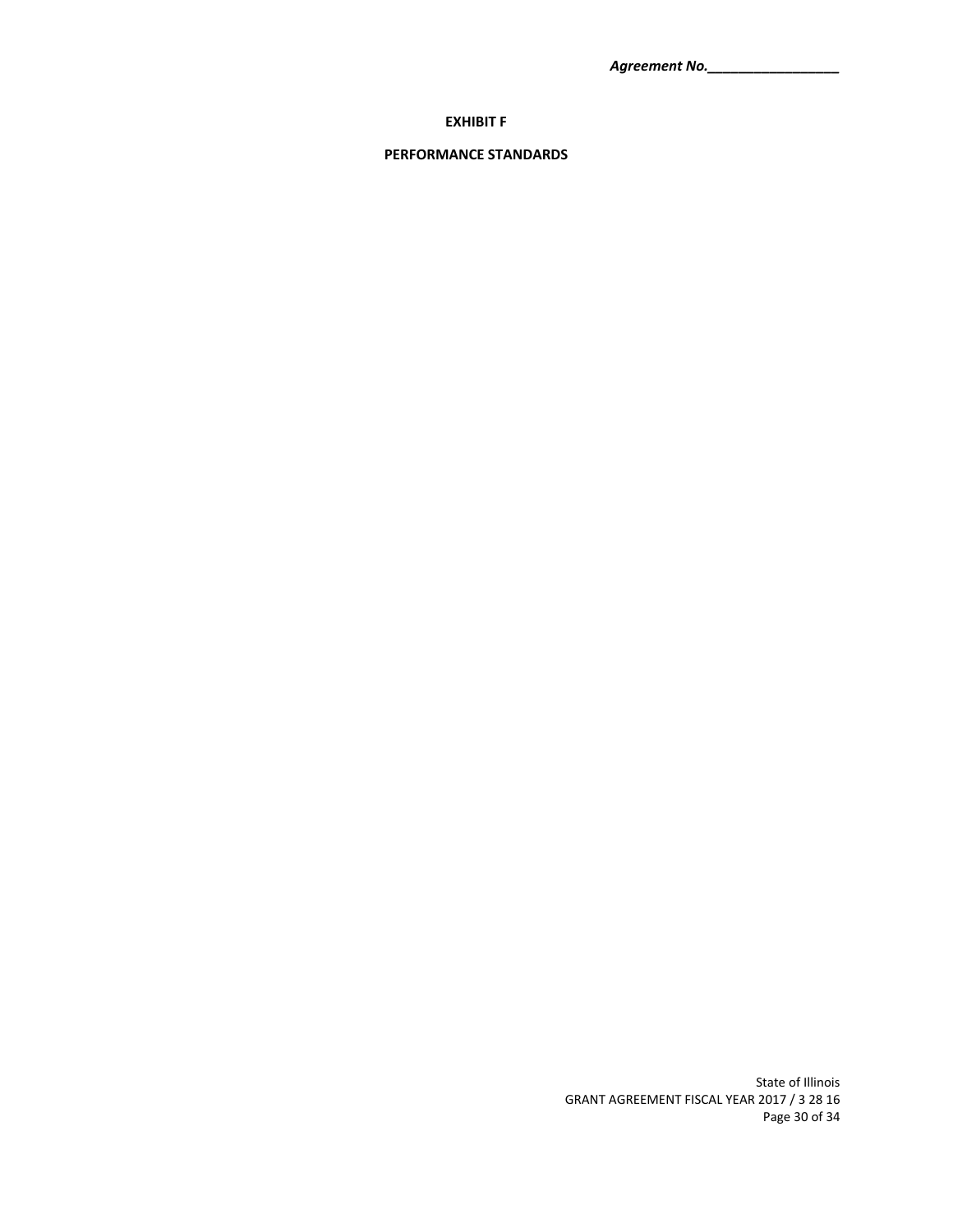## **EXHIBIT G**

## **STATE AGENCY CONTRACTS**

For each contract or other agreement to which Grantee is a party with any other State agency, state:

- 1. The name of the State agency;
- 2. The number of the contract(s) or other agreement(s);
- 3. The estimated amount of the contract(s) or other agreement(s);
- 4. The term of the contract(s) or other agreement(s); and
- 5. The nature or purpose of the contract(s) or other agreement(s).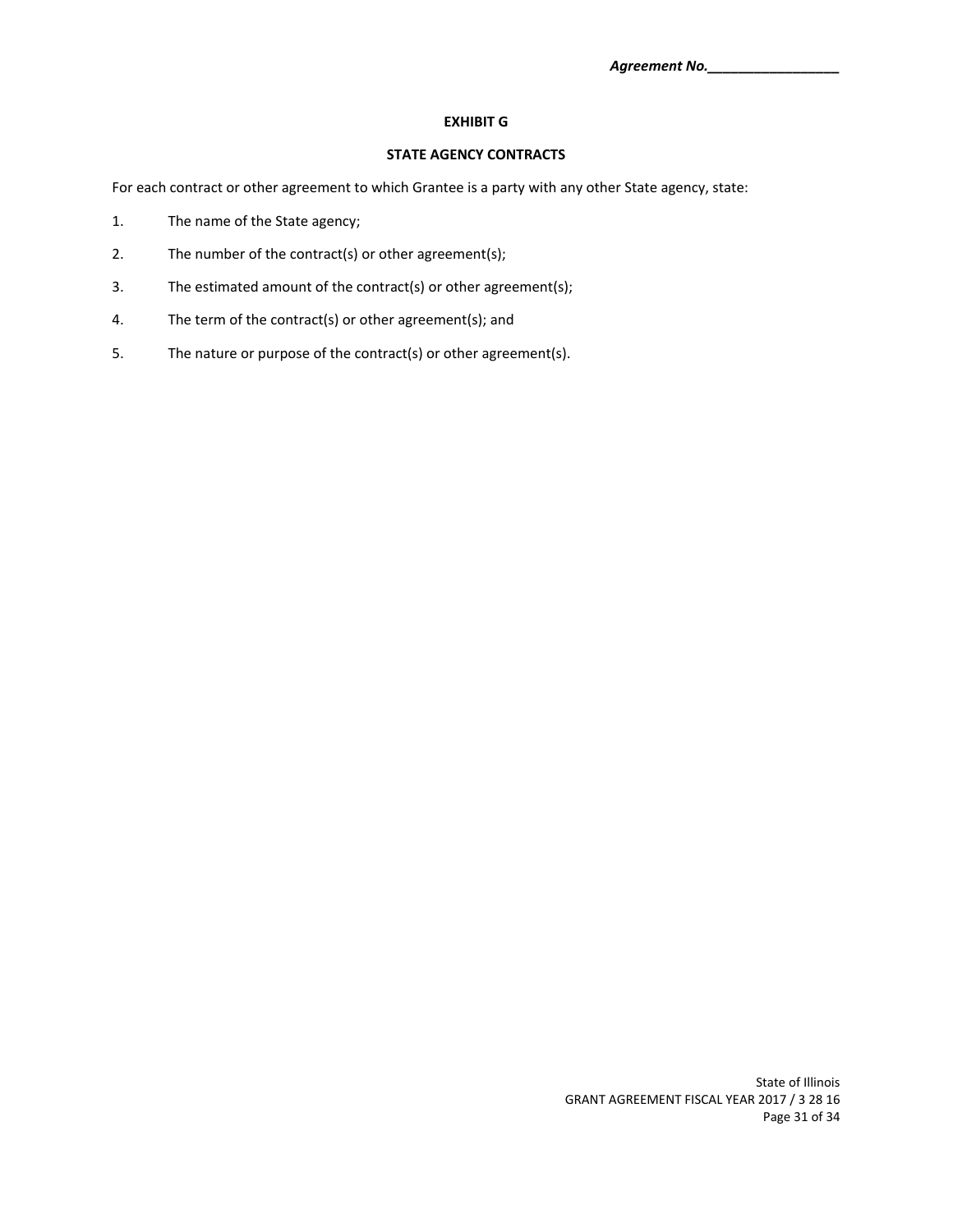*Agreement No.\_\_\_\_\_\_\_\_\_\_\_\_\_\_\_\_\_*

# **EXHIBIT H**

# **SPECIFIC CONDITIONS**

State of Illinois GRANT AGREEMENT FISCAL YEAR 2017 / 3 28 16 Page 32 of 34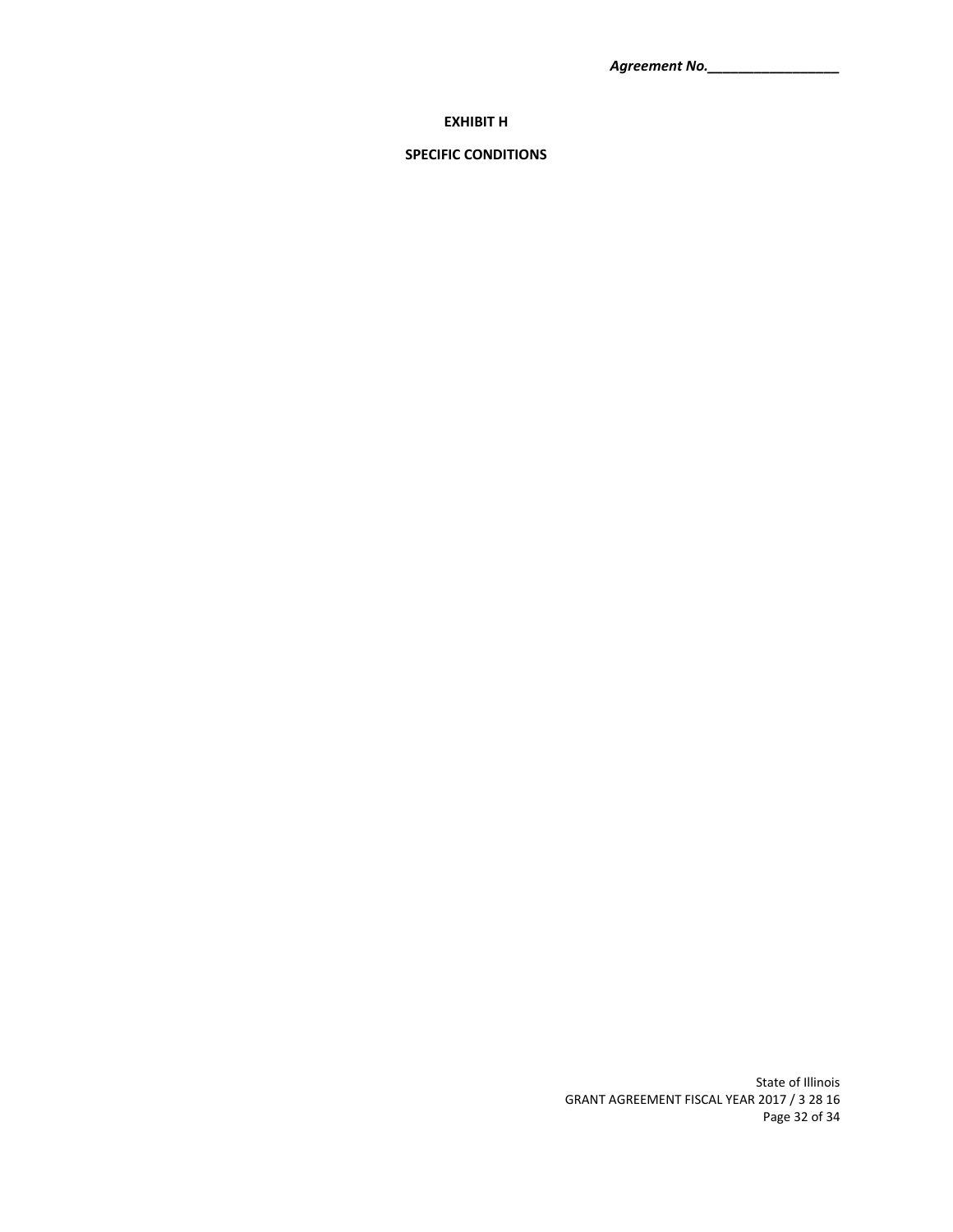## **PART TWO – THE GRANTOR‐SPECIFIC TERMS**

In addition to the uniform requirements in **PART ONE**, the Grantor has the following additional requirements for its Grantee:

[Here is where the Grantor lists its specific requirements]

[See Paragraphs 4.3, 4.6, 4.7, 5.1, 7.87.9, 12.4, 13.3(a), 14.1, 14.3, and 24.1 for information that may be required in this **PART TWO**.]